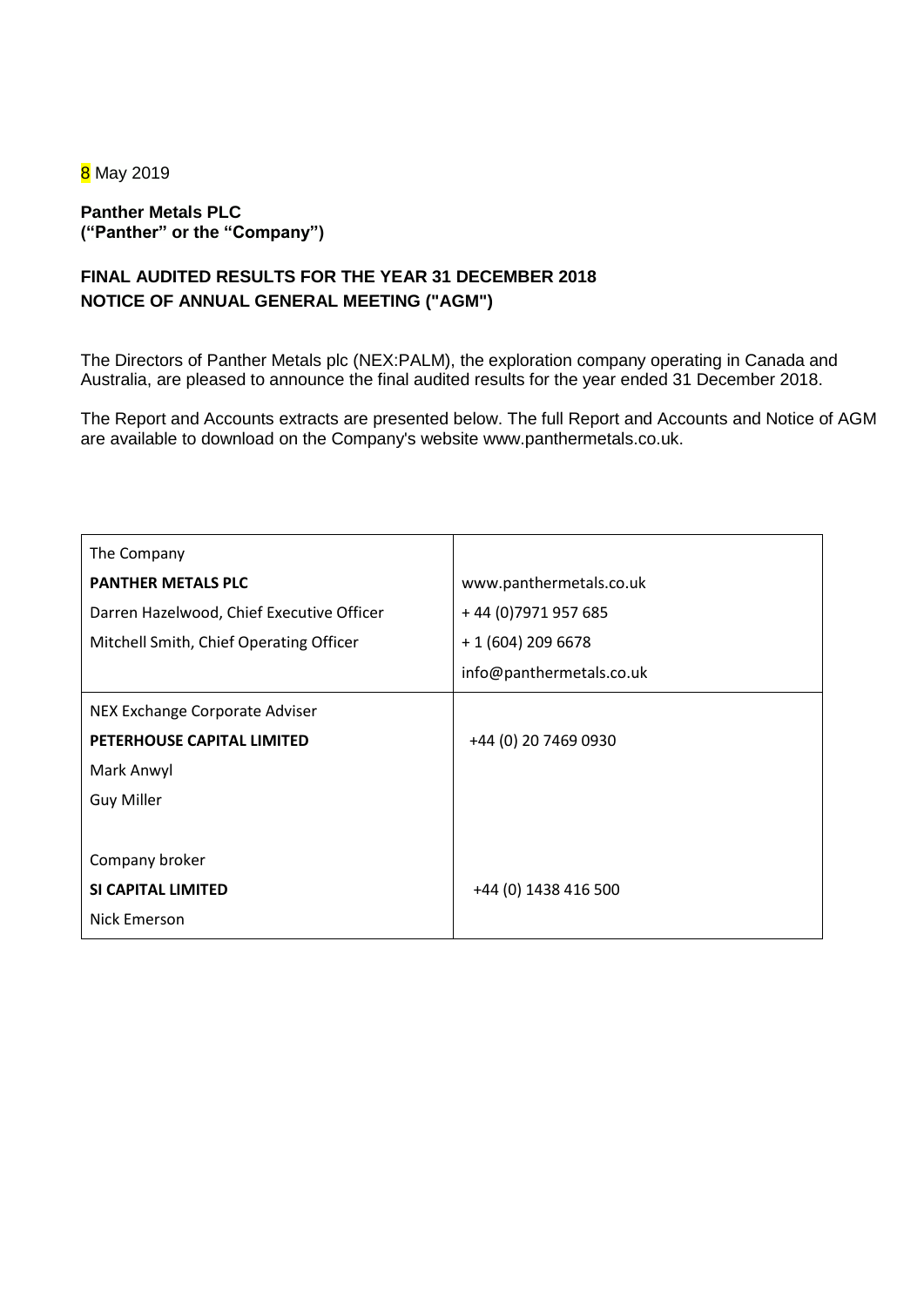# **CHAIRMAN'S STATEMENT FOR THE YEAR ENDED 31 DECEMBER 2018**

The past year has been a transformational period for Panther Metals Plc (the "Company" or "Panther"), to the extent that every facet of the enterprise reflects positive and dynamic change. While such change is itself necessary, all successful companies are ultimately built in the long-term on the foundations of sound strategic planning and operational focus. Panther elucidated its new strategy clearly and decisively, following its last AGM early in 2018, then proceeded to action its plan methodically throughout the remainder of the year.

Panther is targeting scaleable growth projects in the stable, mining-friendly jurisdictions of Australia and Canada. Projects targeted by the Company demonstrate potential for growth and value generation in the medium to long-term, with a focus on precious and base-metals. This strategy is in recognition of the increasing operational and jurisdictional risks associated with project development in many other parts of the world, in particular the difficulty of permitting projects in regions that are not already fully supportive of the resource sector. The flip-side of this strategic choice is that we face significant competition, a risk being mitigated through a technically and financially astute board capable of nimble and effective action. In addition, our business is supported by financiers in London and Perth who have previously seen investment successes in the mineral resources sector, and we continue to welcome their interest and involvement.

By mid-year the Company had secured an option to acquire several gold projects in Canada, which it duly secured late in the summer. These projects include, Big and Little Bear Lake and Schreiber Pyramid (collectively referred to as the "Big Bear Project") located in north-western Ontario; areas prospective for both orogenic gold and volcanogenic massive sulphide deposits. These projects are located within the famous Schreiber-Hemlo Greenstone Belt; only 95km from the world-class Hemlo gold deposit, which is currently operated by Barrick Gold Corporation. As a jurisdiction, Ontario is ranked 7th most attractive in the world in the Fraser Institute mining survey, higher than several other provinces in Canada. Our projects are already yielding positive and coherent exploration results, including significantly anomalous soil and rock-chip samples, which confirm our understanding of the prospectivity of this region. Further work on these projects by the Company is ongoing, actioning an exploration plan which is targeting the identification of drill-targets for the next field season.

At the end of the year, an agreement was reached to acquire an Australian company, Parthian Resources Pty. Ltd.; a deal which was concluded successfully post-period end in March 2019. The transaction provides the Company with an operating subsidiary in Australia, with which it may now pursue project specific acquisitions in the country. In addition to owning a unique and valuable geoscientific database relating to its prior area of operational focus, this company also retains significant cash, which Panther intends to utilise to make at least one project acquisition. The Company is currently focused on identifying suitable early-stage projects in prospective mineral provinces located in Western Australia and the Northern Territory. While Western Australia ranks 5th most attractive jurisdiction in the world in the Fraser Institute mining survey, the Northern Territory is of particular interest to the Company as it ranks as the 6th lowest cost gold producer in the world (at US\$566/oz); both states containing several world-class gold provinces, with recent exploration under cover and in less well-explored areas still revealing major discoveries.

I referred earlier to the current board of directors, with which I have the pleasure of serving as part of a well-integrated, like-minded and energetic team. I would like to take this opportunity to thank them for their hard work and diligence during the past year, particularly as the Company underwent its process of internal and external change. I am confident that we have built the foundations upon which Panther will begin to tower in the years ahead. We welcome the interest of all of our existing and new shareholders in the Company and look forward to providing further updates on our progress in the near future.

Dr. Kerim Sener Non-executive Chairman 3 May 2019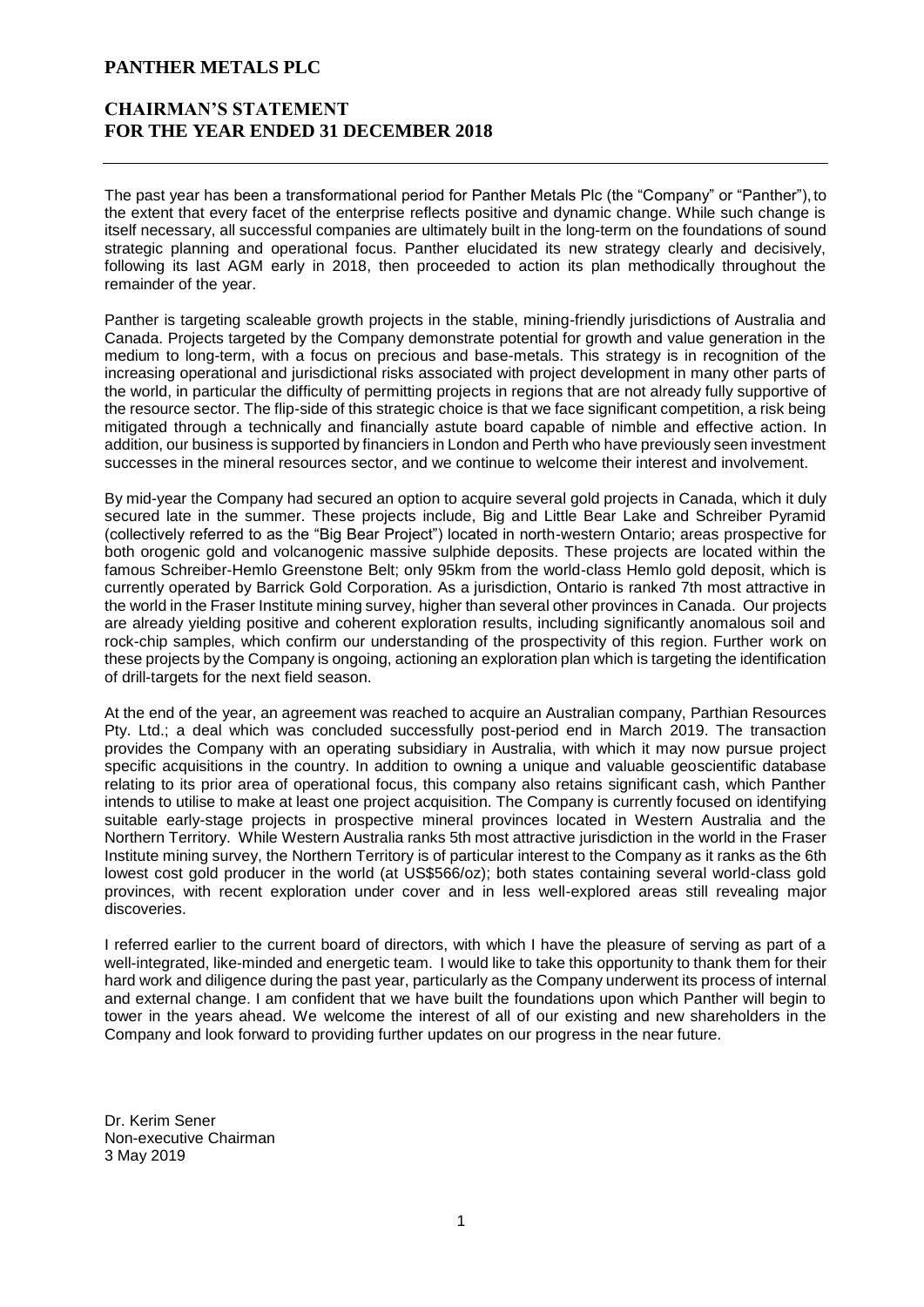# **DIRECTORS' REPORT FOR THE YEAR ENDED 31 DECEMBER 2018**

The directors present their report on the affairs of the Group, together with the financial statements and auditors' report, for the year ended 31 December 2018.

#### **Principal activities**

Panther Metals plc (the "Company") is a company registered in the Isle of Man. The Company was incorporated on 5 June 2013. On 30 June 2014, the Company's shares were admitted to trading on the NEX Exchange Growth Market in London. On 9 March 2018, the Company, at its Annual General Meeting, received approval from shareholders to change its investing policy to the natural resources sector from the agriculture sector.

The Company's principal activity is investment within the natural resources sector in base, precious and energy metals, searching within established and politically stable mining jurisdictions such as Australia and North America.

#### **Results**

The loss for this year after taxation was £519,134 (2017: £133,747) and at company level £519,735 (2017: £133,640).

The Directors do not recommend the payment of a dividend.

## **Directors**

The directors, who served throughout the period and to the date of this report, are as follows:

#### S Rothschild

Darren Hazelwood (Appointed on 9 March 2018) Mitchell Patrick Smith (Appointed on 9 March 2018) Nicholas John O'Reilly (Appointed on 9 March 2018) Ahmet Kerim Sener (Appointed 17 August 2018) Kate Asling (Appointed 4 December 2018) Manichelvam Subramaniam (Resigned on 4 December 2018)

### **Directors' interests**

The beneficial interests in the Company's shares of the Directors and their families were as follows:

|               | <b>Held at</b><br>31 December<br>2018 | <b>Held at</b><br>31 December<br>2017 |
|---------------|---------------------------------------|---------------------------------------|
| D Hazelwood   | 50,000,000                            |                                       |
| M Subramaniam | 25,220,003                            | 25,220,003                            |
| M Smith       |                                       |                                       |
| S Rothschild  |                                       |                                       |
| N O'Reilly    |                                       |                                       |
| A K Sener     |                                       |                                       |
| K Asling      |                                       |                                       |
|               |                                       |                                       |

On 15 March 2019, following the acquisition of Parthian Resources Pty Ltd, A K Sener received 34,615,902 ordinary shares in the Company representing 5.6% of the entire issued share capital.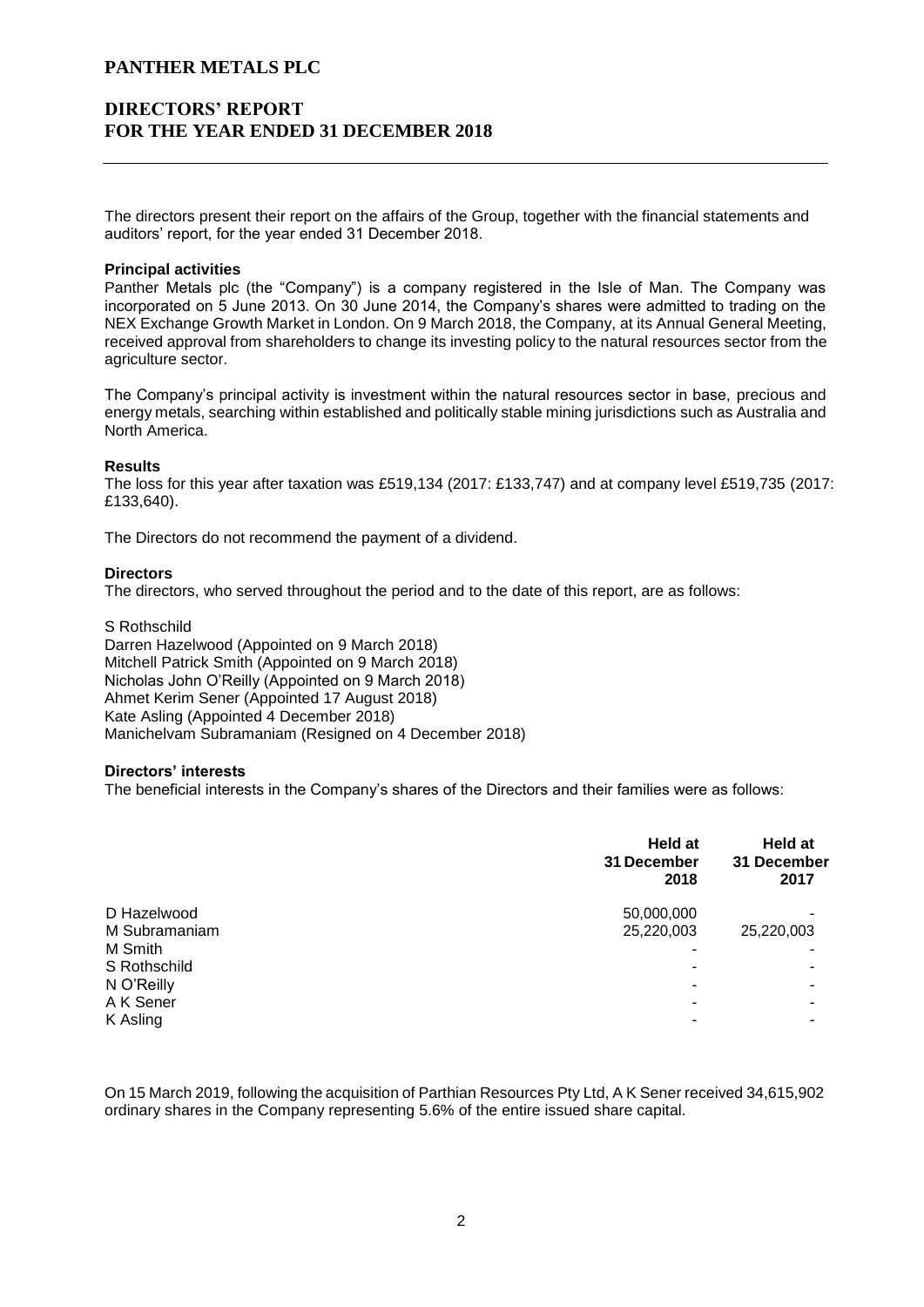# **DIRECTORS' REPORT FOR THE YEAR ENDED 31 DECEMBER 2018**

On 10 May 2018 the following share options were issued to directors

|             | <b>Held at</b><br>31 December<br>2018 | <b>Held at</b><br>31 December<br>2017 |
|-------------|---------------------------------------|---------------------------------------|
| D Hazelwood | 10,000,000                            | ۰                                     |
| M Smith     | 20,000,000                            | ٠                                     |
| N O'Reilly  | 10,000,000                            | ٠                                     |
|             | 40,000,000                            |                                       |
|             |                                       |                                       |

On 10 May 2018, 20,000,000 options were granted and are exercisable at 0.2 pence per share and became exercisable six months after their grant. They can be exercised at any time between this date and to the day before the third anniversary of their grant.

If the option holders exercise 50% or more of their options before the first anniversary of their grant, the holders shall receive, upon exercise of each option, one new bonus option with an exercise price of 0.5 pence each, expiring at the same date as the original options.

### **Directors' remuneration**

Details of the Directors' fees for the year are as follows:

|                   | Year ended<br>31 December<br>2018 | Year ended<br>31 December<br>2017 |
|-------------------|-----------------------------------|-----------------------------------|
| D Hazelwood       | 12,000                            |                                   |
| M Subramaniam     | 31,369                            | 27,000                            |
| M Smith           | 26,248                            |                                   |
| S Rothschild      | 12,750                            | 13,200                            |
| N O'Reilly        | 12,000                            |                                   |
| A K Sener         | 4,310                             |                                   |
| K Asling          |                                   |                                   |
| H Bin Abdul Jalil |                                   | 5,447                             |

M Smith received fees totalling £4,375 (2017:£nil) attributable to services provided prior to being appointed as a director.

M Subramaniam received a redundancy payment of £21,875 in March 2018 and a further payment £3,600 in November 2018.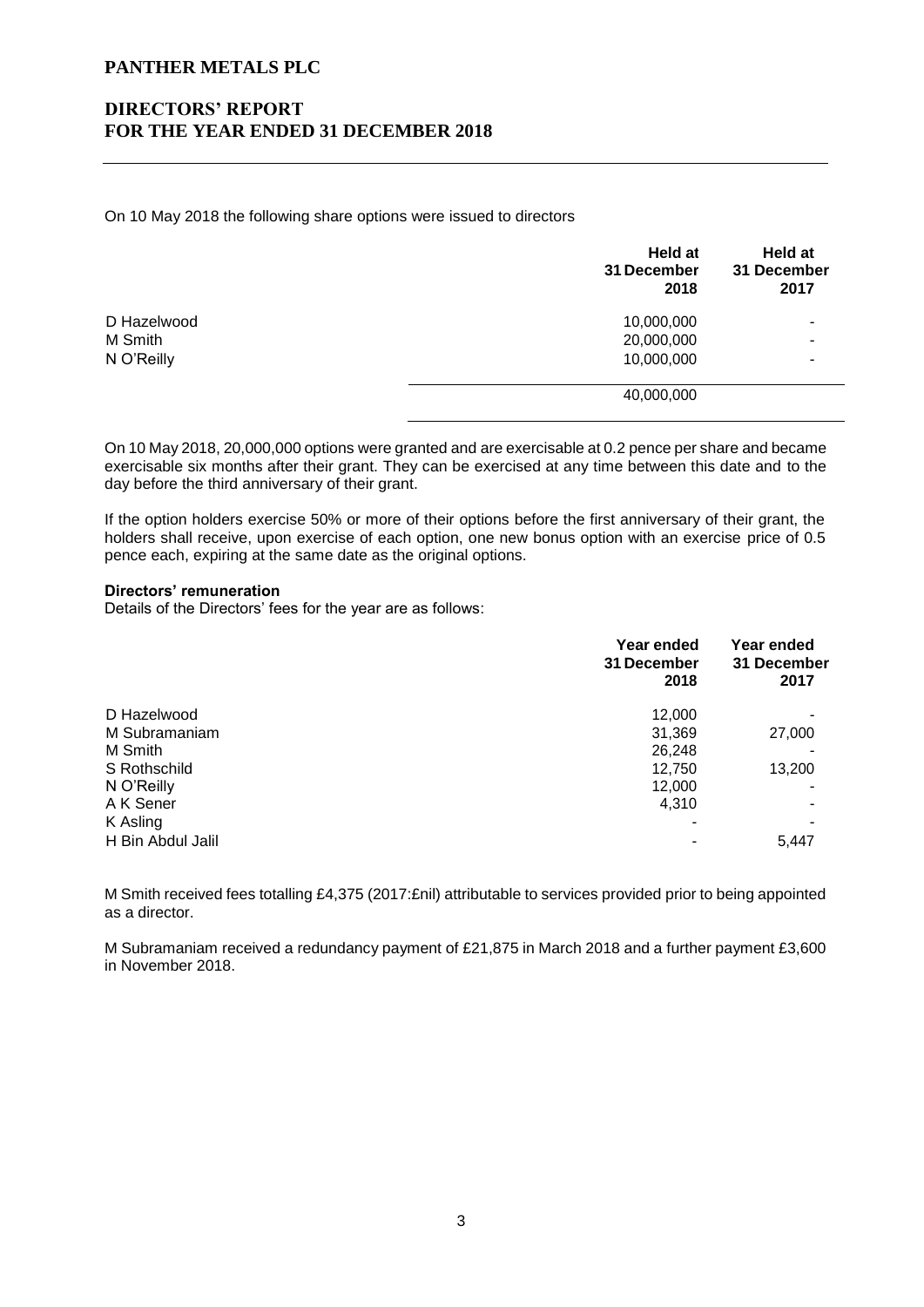# **DIRECTORS' REPORT FOR THE YEAR ENDED 31 DECEMBER 2018**

#### **Substantial shareholders**

The Directors are aware of the following shareholdings of 3% or more of the issued share capital of the Company as of 3 May 2019:

|                                                | Number of<br>Ordinary<br><b>Shares</b> | % of Share<br>Capital |
|------------------------------------------------|----------------------------------------|-----------------------|
| Jim Nominees Limited                           | 127,375,000                            | 20.7%                 |
| Interactive Investor Services Nominees Limited | 90.073.817                             | 14.6%                 |
| Darren Hazelwood                               | 50,000,000                             | 8.1%                  |
| Hargreaves Lansdown (Nominees) Limited         | 50,000,000                             | 8.1%                  |
| Share Nominees Ltd                             | 38,670,328                             | 6.3%                  |
| <b>Ahmet Kerim Sener</b>                       | 34.615.902                             | 5.6%                  |
| <b>Beaufort Nominees Limited</b>               | 32.920.647                             | 5.3%                  |
| Cityscape Asset Pty Ltd                        | 23,167,485                             | 3.8%                  |
| <b>Gemelli Nominees Pty Ltd</b>                | 23,167,485                             | 3.8%                  |
| Manichelvam Subramaniam                        | 20,220,003                             | 3.3%                  |
| The Bank of New York (Nominees) Limited        | 18,189,331                             | 3.0%                  |

### **Political and charitable donations**

The Company did not make any political or charitable donations during the reporting period (31 Dec 2017: nil).

### **Going concern**

In the year ended 31 December 2018 the Company raised £300,000 through the placing of its ordinary shares and on 10 September 2018 the Company completed its first acquisition of a prospective gold and metals project ("Big Bear Project") as part of its new investment strategy. On 4 February 2019 the Company announced the results of preliminary exploration results at the Big Bear Project and are now planning a Phase 1 exploration programme for the spring/summer work season of 2019.

As a junior exploration company, the Directors are aware that the Company must seek funds from the market in the next 12 months to meet its investment and exploration plans and to maintain its listing status. Whilst the Company successfully raised £300,000 through the placing of shares during the year, a successful fundraising presents a material uncertainty that may cast doubt on the Group's ability to continue to operate as planned and to pay its liabilities as they fall due for a period not less than twelve months from the date of this report.

As at the year-end date the Group had total cash reserves of £69,517 (2017: £62,000) comprising cash at bank of £1,247 (2017: £62,000) and cash held by a related party of £68,270 (2017: nil) whilst new banking arrangements were being finalised. The directors are aware of the reliance on fundraising within the next 12 months and the material uncertainty this presents but having reviewed the Group's working capital forecasts they believe the Group is well placed to manage its business risks successfully providing the fundraising is successful. The financial statements have been prepared on a going concern basis and do not include adjustments that would result if the Group was unable to continue in operation.

On 15 March 2019 the Company completed the acquisition of Parthian Resources Pty Ltd, gaining access to various exploration opportunities in Western Australia and the Northern Territory. The newly acquired subsidiary has cash reserves of approximately A\$152,000 at the date of acquisition.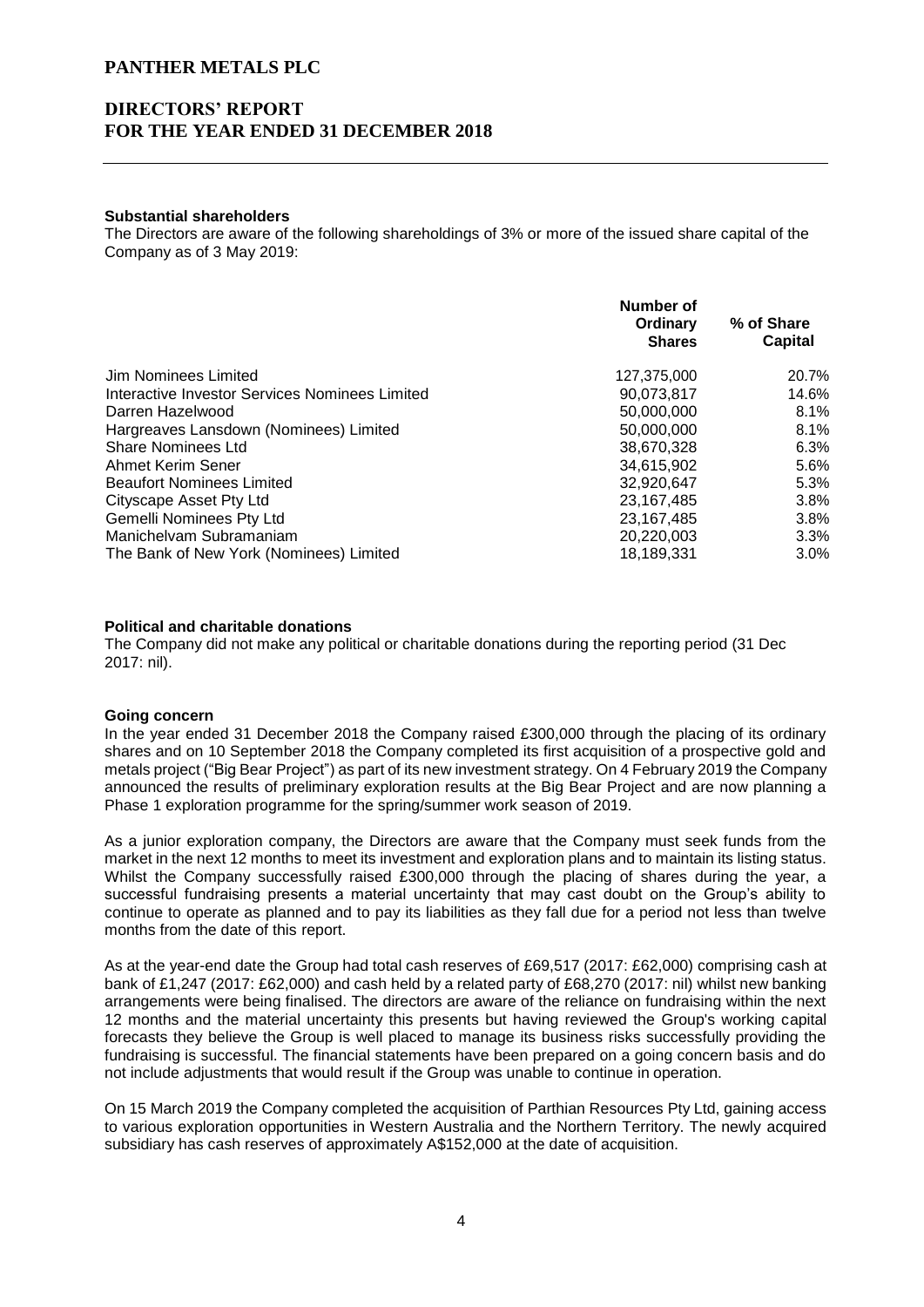# **DIRECTORS' REPORT FOR THE YEAR ENDED 31 DECEMBER 2018**

#### **Subsequent events**

Subsequent events affecting the Group have been set out in the Chairman's Statement and in Note 21 of the financial statements.

#### **Statement of directors' responsibilities**

The directors are responsible for preparing the Report and the financial statements in accordance with applicable law and regulations.

Company law requires the directors to prepare financial statements for each financial period. Under that law the directors have elected to prepare the financial statements in accordance with International Financial Reporting Standards (IFRSs) as adopted by the European Union. Under company law the directors must not approve the financial statements unless they are satisfied that they give a true and fair view of the state of affairs of the company and of the profit or loss of the company for that period. In preparing these financial statements, the directors are required to:

- properly select and apply accounting policies;
- present information, including accounting policies, in a manner that provides relevant, reliable, comparable and understandable information;
- provide additional disclosures when compliance with the specific requirements in IFRSs are insufficient to enable users to understand the impact of particular transactions, other events and conditions on the entity's financial position and financial performance; and
- make an assessment of the Group's ability to continue as a going concern.

The directors are responsible for keeping adequate accounting records that are sufficient to show and explain the Group's transactions and disclose with reasonable accuracy at any time the financial position of the Group.

They are also responsible for safeguarding the assets of the Group and hence for taking reasonable steps for the prevention and detection of fraud and other irregularities.

### **Auditors**

Each of the persons who is a director at the date of approval of this annual report confirms that:

- so far as the director is aware, there is no relevant audit information of which the Company's auditors are unaware; and
- the director has taken all the steps that he ought to have taken as a director in order to make himself aware of any relevant audit information and to establish that the Company's auditors are aware of that information.

UHY Hacker Young LLP has expressed their willingness to continue in office. A resolution to reappoint them will be proposed at the forthcoming Annual General Meeting.

By order of the Board

D Hazelwood **Chief Executive Officer**

3 May 2019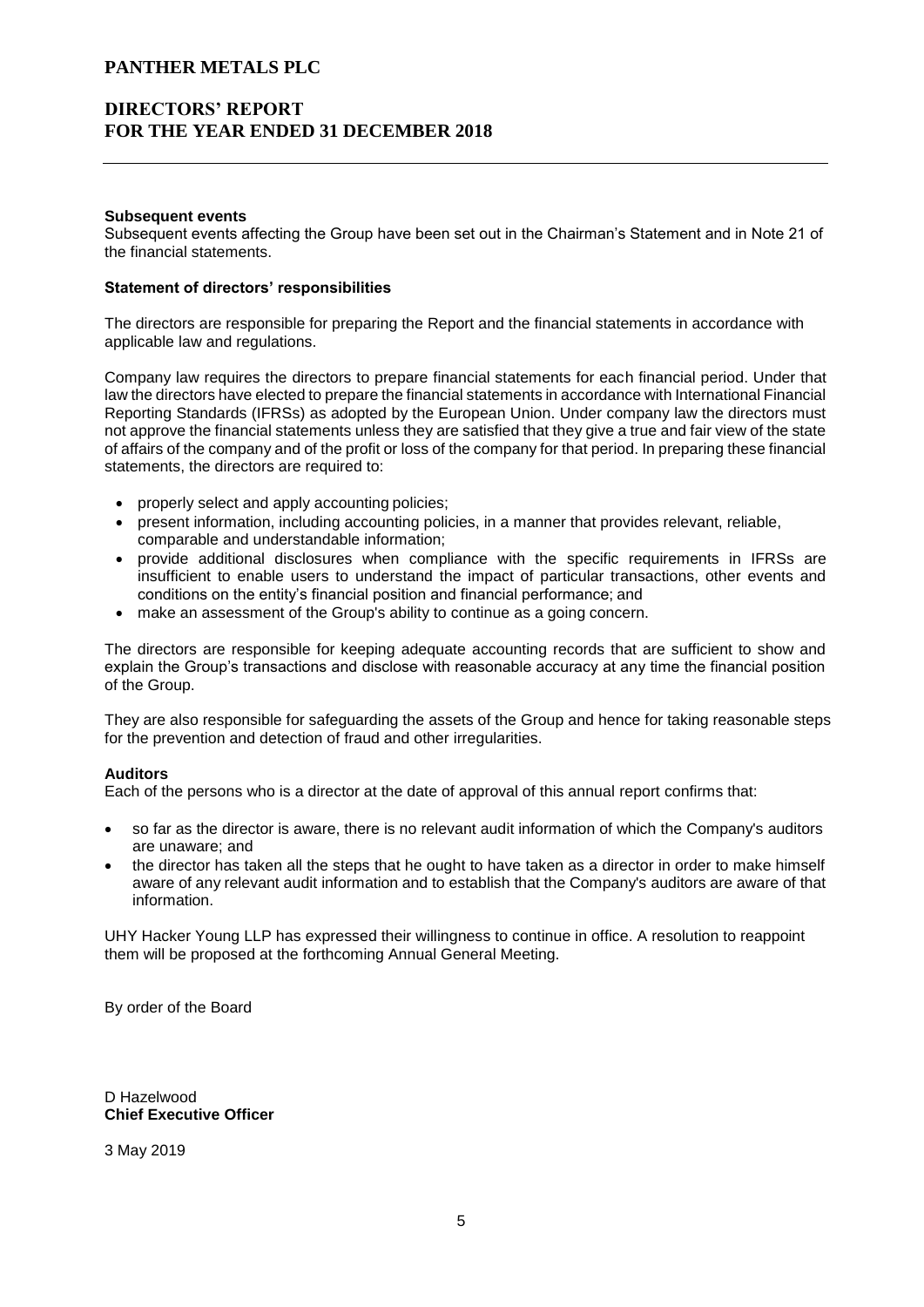## **Opinion**

We have audited the financial statements of Panther Metals plc for the year ended 31 December 2018 which comprise the Consolidated Statement of Comprehensive Income, the Consolidated and Parent Company Statement of Financial Position, the Consolidated and Parent Company Statements of Changes in Equity, the Consolidated and Parent Company Statements of Cash Flows and the related notes, including a summary of significant accounting policies. The financial reporting framework that has been applied in their preparation is applicable law and International Financial Reporting Standards (IFRSs) as adopted by the European Union.In our opinion, the financial statements:

- give a true and fair view of the state of the Group and Parent Company's affairs as at 31 December 2018 and of the Group's loss for the year then ended;
- have been properly prepared in accordance with IFRSs as adopted by the European Union; and
- have been prepared in accordance with the requirements of the Isle of Man Companies Acts of 1931 to 2006.

## **Basis for opinion**

We conducted our audit in accordance with International Standards on Auditing (UK) (ISAs (UK)) and applicable law. Our responsibilities under those standards are further described in the Auditor's responsibilities for the audit of the financial statements section of our report. We are independent of the Company in accordance with the ethical requirements that are relevant to our audit of the financial statements in the UK, including the FRC's Ethical Standard as applied to listed entities and we have fulfilled our other ethical responsibilities in accordance with these requirements. We believe that the audit evidence we have obtained is sufficient and appropriate to provide a basis for our opinion.

## **Material uncertainty in respect of going concern**

We have considered the adequacy of the going concern disclosures made in note 1.2 to the financial statements concerning the Group's and Company's ability to continue as a going concern. The Group incurred a loss of £519,134 during the year ended 31 December 2018 and is still incurring losses.

As discussed in note 1.2, the Company will need to raise further funds in order to meet its budgeted operating costs. These conditions, along with other matters discussed in note 1.2 indicate the existence of a material uncertainty which may cast significant doubt about the Group's and Company's ability to continue as a going concern. The financial statements do not include the adjustments (such as impairment of assets) that would result if the Group and Company were unable to continue as a going concern.

Our opinion is not modified in respect of the above matter.

## **Key audit matters**

Key audit matters are those matters that, in our professional judgement, were of most significance in our audit of the financial statements of the current year and include the most significant assessed risks of material misstatement (whether or not due to fraud) we identified, including those which had the greatest effect on: the overall audit strategy, the allocation of resources in the audit; and directing the efforts of the engagement team.

These matters were addressed in the context of our audit of the financial statements as a whole, and in forming our opinion thereon, and we do not provide a separate opinion on these matters.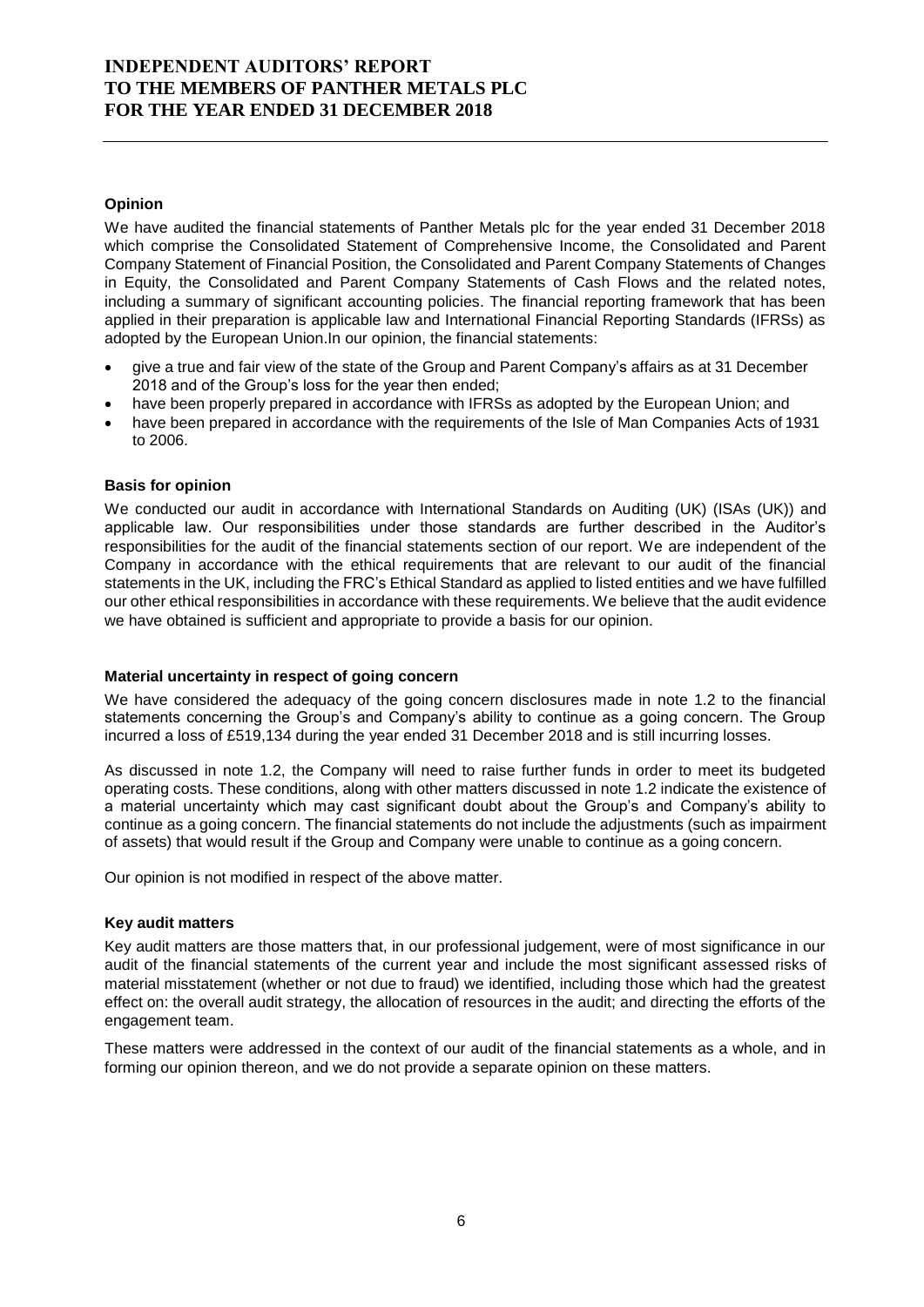# **Our assessment of risks of material misstatements**

We identified the following risks of material misstatement that we believe had the greatest impact on our overall audit strategy and scope, the allocation of resources in the audit, and directing the efforts of the team. This is not a complete list of all risks identified by our audit.

| Key audit matter                                                                                                                                                                                                                                                                                                                                                                                                                                                                                                     | How our audit addressed the key audit matter                                                                                                                                                                                                                                                                                                                                                                                                                                                                                                                                                                                                                                  |  |  |  |
|----------------------------------------------------------------------------------------------------------------------------------------------------------------------------------------------------------------------------------------------------------------------------------------------------------------------------------------------------------------------------------------------------------------------------------------------------------------------------------------------------------------------|-------------------------------------------------------------------------------------------------------------------------------------------------------------------------------------------------------------------------------------------------------------------------------------------------------------------------------------------------------------------------------------------------------------------------------------------------------------------------------------------------------------------------------------------------------------------------------------------------------------------------------------------------------------------------------|--|--|--|
| Valuation and impairment of exploration and<br>evaluation assets<br>Per IFRS 6 'Exploration for and Evaluation of<br>Mineral Resources', exploration and evaluation<br>assets shall be assessed for impairment when<br>facts and circumstances suggest that the carrying<br>amount of an exploration and evaluation asset<br>may exceed its recoverable amount. When facts<br>and circumstances suggest that the carrying<br>amount exceeds the recoverable amount, an entity<br>shall recognise an impairment loss. | In accordance with IFRS 6 we reviewed the<br>exploration and evaluation (E&E) assets for<br>indications of impairment.<br>We reviewed the directors' assessment that there<br>were no indicators of impairment present.<br>Weobtained evidence that all claims and licenses<br>remain valid and are in good standing.<br>We confirmed there is an on-going plan to develop<br>the assets.<br>Based on our review, no indicators of impairment<br>were identified, and therefore the facts and<br>circumstances do not suggest that the carrying<br>amount of the E&E assets exceeds the<br>recoverable amount. Therefore, we are satisfied<br>that no impairment is required. |  |  |  |
| Capitalisation of exploration and evaluation                                                                                                                                                                                                                                                                                                                                                                                                                                                                         | We have reviewed the Group's accounting policy                                                                                                                                                                                                                                                                                                                                                                                                                                                                                                                                                                                                                                |  |  |  |
| assets                                                                                                                                                                                                                                                                                                                                                                                                                                                                                                               | and consider it to be consistent with IFRS 6.                                                                                                                                                                                                                                                                                                                                                                                                                                                                                                                                                                                                                                 |  |  |  |
| Per IFRS 6 'Exploration for and Evaluation of<br>Mineral Resources', an entity shall determine an<br>accounting policy specifying which expenditures<br>are recognised as exploration and evaluation<br>assets and apply the policy consistently. In making<br>this determination, an entity considers the degree<br>to which the expenditure can be associated with<br>finding specific mineral resources.                                                                                                          | We have verified a sample of capitalised<br>expenditure and have sufficient appropriate audit<br>evidence to conclude that it has been capitalised<br>appropriately.                                                                                                                                                                                                                                                                                                                                                                                                                                                                                                          |  |  |  |
| There is a risk that expenses have been<br>inappropriately capitalised, such as costs incurred<br>prior to obtaining the rights to explore the area.                                                                                                                                                                                                                                                                                                                                                                 |                                                                                                                                                                                                                                                                                                                                                                                                                                                                                                                                                                                                                                                                               |  |  |  |
| balances                                                                                                                                                                                                                                                                                                                                                                                                                                                                                                             | Valuation and impairment of intercompany   Through our audit work on the exploration and<br>evaluation assets we did not identify any                                                                                                                                                                                                                                                                                                                                                                                                                                                                                                                                         |  |  |  |
| The Company has a highly material intercompany<br>debtor balance with its subsidiary, Panther Metals<br>(Canada) Ltd ("Panther Canada"). There is a risk<br>that if the exploration and evaluation assets have<br>been inappropriately capitalised or require<br>impairment, then the recoverable amount of the                                                                                                                                                                                                      | inappropriate capitalisation or potential indicators<br>of impairment. Therefore, no indicators of<br>impairment relating to the intercompany balance<br>built up to fund the exploration activities have been<br>identified.<br>Consequently, we agree with the directors'                                                                                                                                                                                                                                                                                                                                                                                                   |  |  |  |
| intercompany balance may be below its carrying<br>value.                                                                                                                                                                                                                                                                                                                                                                                                                                                             | assessment that the carrying amount of the<br>intercompany debtor does not exceed its                                                                                                                                                                                                                                                                                                                                                                                                                                                                                                                                                                                         |  |  |  |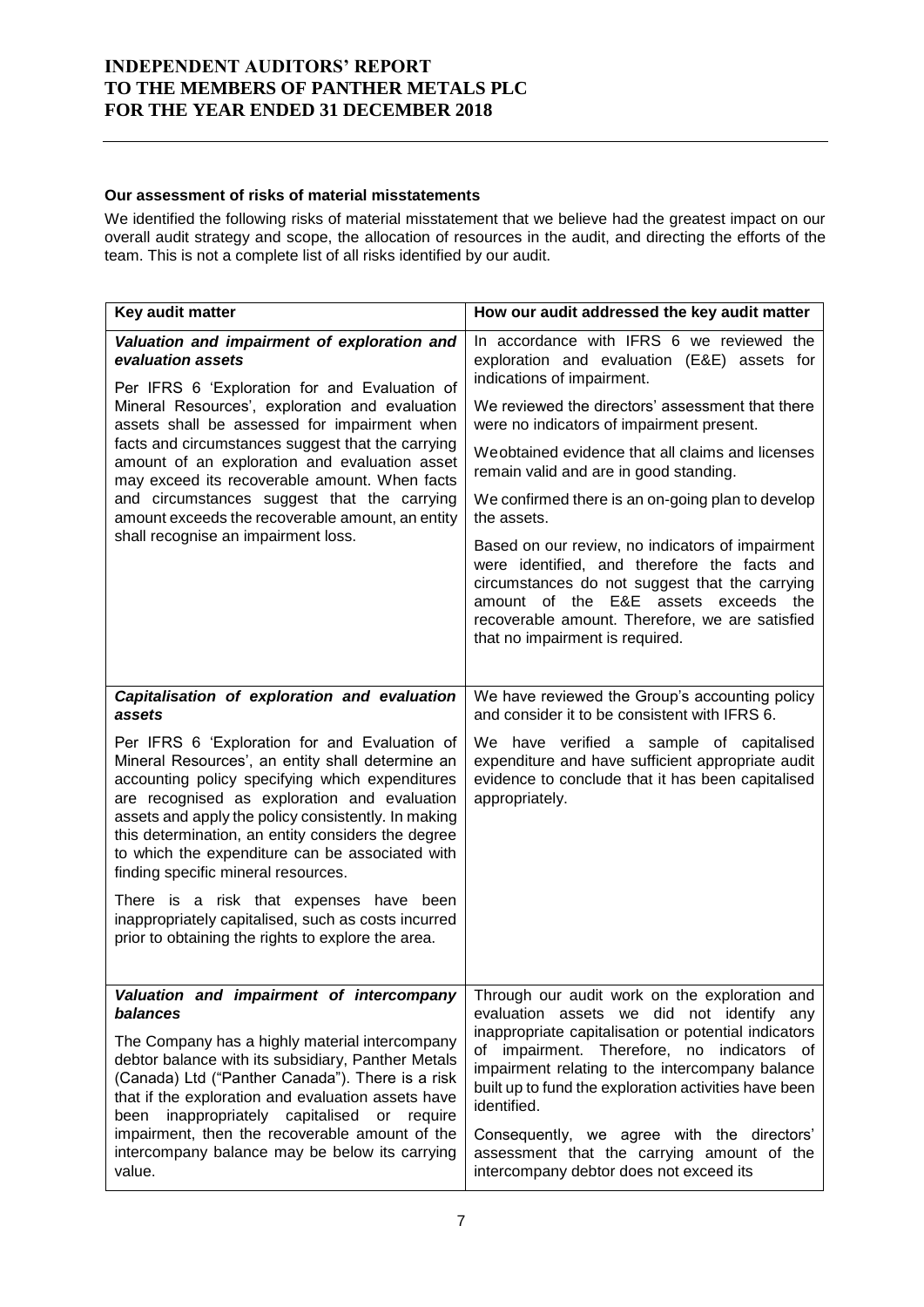|                                                                                                                                                                                                                                                                                                                                                                                                                           | recoverable amount.                                                                                                                                                                                                                                                                                                                                                                                                                                                                                                                                                                                                                                                                                                |
|---------------------------------------------------------------------------------------------------------------------------------------------------------------------------------------------------------------------------------------------------------------------------------------------------------------------------------------------------------------------------------------------------------------------------|--------------------------------------------------------------------------------------------------------------------------------------------------------------------------------------------------------------------------------------------------------------------------------------------------------------------------------------------------------------------------------------------------------------------------------------------------------------------------------------------------------------------------------------------------------------------------------------------------------------------------------------------------------------------------------------------------------------------|
| <b>Going concern</b><br>The Group does not currently generate revenue<br>and is dependent on further share issues in order<br>to fund its activities. The directors must assess the<br>uncertainty surrounding going concern, that it is<br>appropriate to prepare the accounts on a going<br>concern basis, and ensure that any material<br>uncertainty this is adequately disclosed within the<br>financial statements. | The group held £1,247 cash and cash equivalents<br>at year-end, with £68,270 held in the bank account<br>of a related party.<br>We have obtained and reviewed the cash flow<br>forecasts and working capital projections prepared<br>by management. They show that the Group<br>requires a successful fundraising to continue as a<br>going concern for the foreseeable future.<br>Given this, we consider there to be a material<br>uncertainty with respect to going concern. We<br>consider the disclosures in note 1.2 accounts<br>regarding going concern to be sufficient. We have<br>drawn specific attention to this in our audit report<br>under "material uncertainty with respect to going<br>concern". |

## **Our application of materiality**

The scope and focus of our audit was influenced by our assessment and application of materiality. We apply the concept of materiality both in planning and performing our audit, and in evaluating the effect of misstatements on our audit and on the financial statements.

We define financial statement materiality as the magnitude by which misstatements, including omissions, could influence the economic decisions taken on the basis of the financial statements by reasonable users.

We also determine a level of performance materiality which we use to determine the extent of testing needed to reduce to an appropriately low level the probability that the aggregate of uncorrected and undetected misstatements exceeds materiality for the financial statements as a whole.

| Overall materiality                       | We determined materiality for the financial statements as a whole to be<br>£16,000 (2017: £31,000).                                                                                                                                                             |  |  |
|-------------------------------------------|-----------------------------------------------------------------------------------------------------------------------------------------------------------------------------------------------------------------------------------------------------------------|--|--|
| How we determined it                      | Based on the main key indicators, being an average of 5% of the loss<br>before tax and 2% of gross assets (2017: 4% of net assets).                                                                                                                             |  |  |
| Rationale<br>benchmarks<br>for<br>applied | We believe the loss before tax and the gross asset values are the most<br>appropriate bench marks due to the costs incurred in running the Group<br>and the exploration and evaluation assets it has capitalised.                                               |  |  |
| Performance materiality                   | On the basis of our risk assessment, together with our assessment of<br>the company's control environment, our judgement is that performance<br>materiality for the financial statements should be 75% of materiality,<br>amounting to £12,000 (2017: £23,500). |  |  |

## **An overview of the scope of our audit**

As part of designing our audit, we determined materiality and assessed the risks of material misstatement in the financial statements. In particular, we looked at where the directors made subjective judgements, for example in respect of significant accounting estimates that involved making assumptions and considering future events that are inherently uncertain.

We tailored the scope of our audit to ensure that we performed sufficient work to be able to give an opinion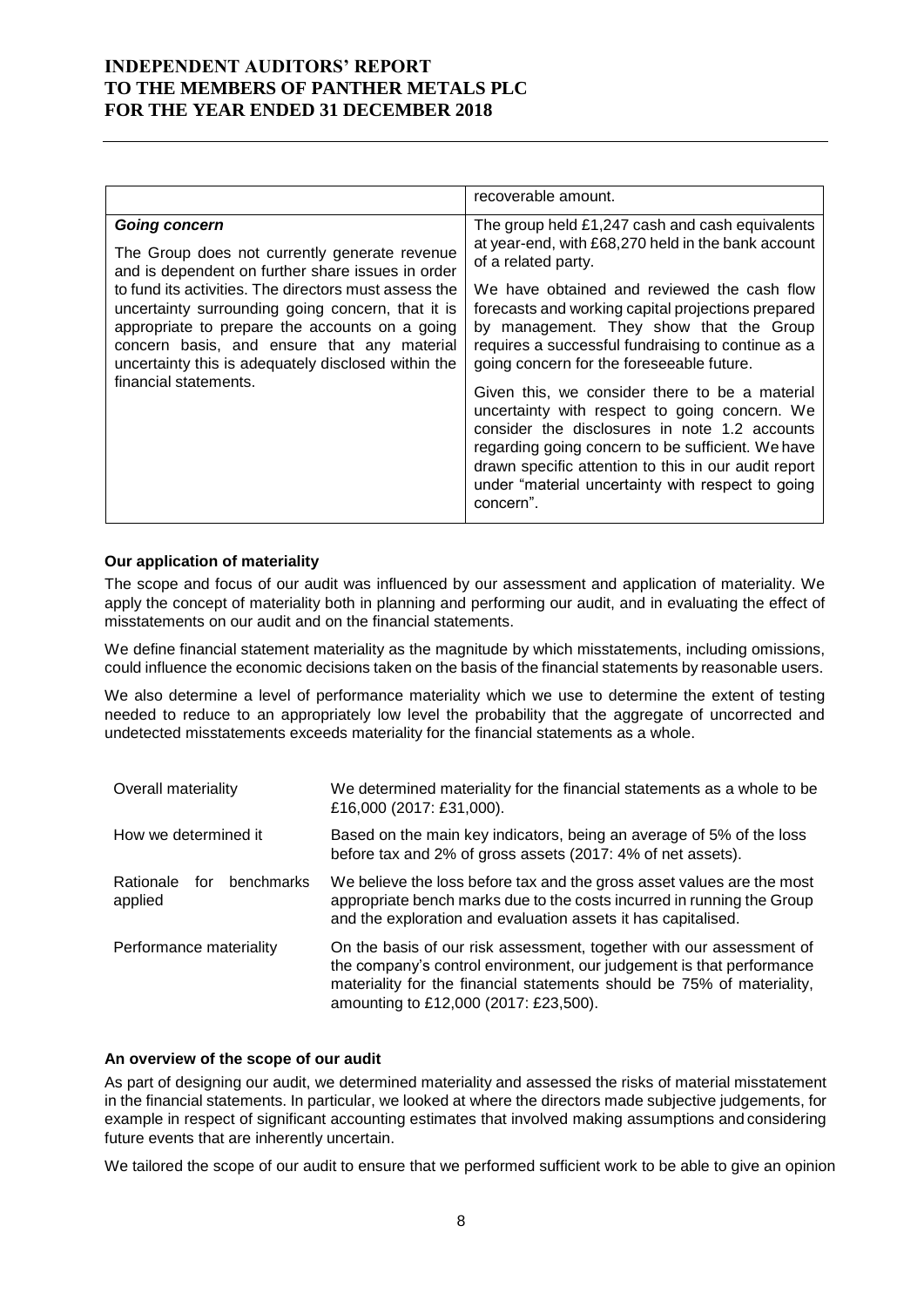on the financial statements as a whole, taking into account an understanding of the structure of the company, its activities, the accounting processes and controls, and the industry in which they operate. Our planned audit testing was directed accordingly and was focused on areas where we assessed there to be the highest risk of material misstatement. During the audit we reassessed and re-evaluated audit risks and tailored our approach accordingly.

The audit testing included substantive testing on significant transactions, balances and disclosures, the extent of which was based on various factors such as our overall assessment of the control environment, the effectiveness of controls and the management of specific risk.

We communicated with those charged with governance regarding, among other matters, the planned scope and timing of the audit and significant findings, including any significant deficiencies in internal control that we identify during the audit.

### **Other information**

The directors are responsible for the other information. The other information comprises the information included in the annual report, other than the financial statements and our auditors' report thereon. Our opinion on the financial statements does not cover the other information and, except to the extent otherwise explicitly stated in our report, we do not express any form of assurance conclusion thereon.

In connection with our audit of the financial statements, our responsibility is to read the other information and, in doing so, consider whether the other information is materially inconsistent with the financial statements or our knowledge obtained in the audit or otherwise appears to be materially misstated. If we identify such material inconsistencies or apparent material misstatements, we are required to determine whether there is a material misstatement in the financial statements or a material misstatement of the other information.

If, based on the work we have performed, we conclude that there is a material misstatement of this other information, we are required to report that fact. We have nothing to report in this regard.

## **Matters on which we are required to report by exception**

In the light of the knowledge and understanding of the company and its environment obtained in the course of the audit, we have not identified material misstatements in the Chairman's Statement or the Directors' Report.

We have nothing to report in respect of the following matters in relation to which the Companies Acts 1931 to 2006 requires us to report to you if, in our opinion:

- adequate accounting records have not been kept by the company, or returns adequate for ouraudit have not been received from branches not visited by us; or
- the financial statements are not in agreement with the accounting records and returns; or
- certain disclosures of directors' remuneration specified by law are not made; or
- we have not received all the information and explanations we require for our audit.

### **Responsibilities of directors**

As explained more fully in the directors' responsibilities statement set out on page 5, the directors are responsible for the preparation of the financial statements and for being satisfied that they give atrue and fair view, and for such internal controls as the directors determine is necessary to enable the preparation of financial statements that are free from material misstatement, whether due to fraud or error.

In preparing the financial statements, the directors are responsible for assessing the company's ability to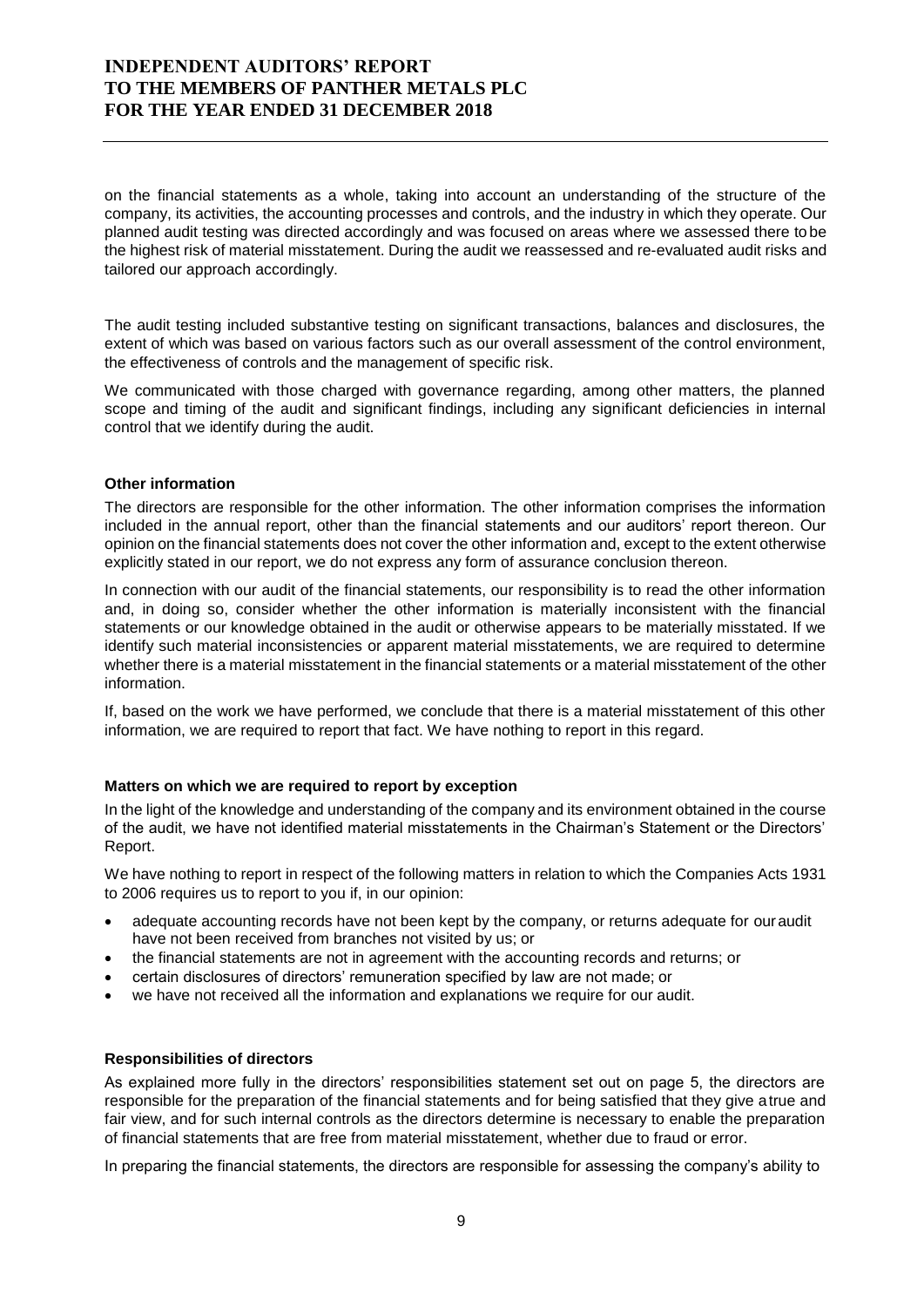continue as a going concern, disclosing, as applicable, matters related to going concern and using the going concern basis of accounting unless the directors either intend to liquidate the company or to cease operations, or have no realistic alternative but to do so.

### **Auditor's responsibilities for the audit of the financial statements**

Our objectives are to obtain reasonable assurance about whether the financial statements as a whole are free from material misstatement, whether due to fraud or error, and to issue an auditor's report that includes our opinion.

Reasonable assurance is a high level of assurance, but is not a guarantee that an audit conducted in accordance with ISAs (UK) will always detect a material misstatement when it exists. Misstatements can arise from fraud or error and are considered material if, individually or in the aggregate, they could reasonably be expected to influence the economic decisions of users taken on the basis of these financial statements.

A further description of our responsibilities for the audit of the financial statements is located on the Financial Reporting Council's website at [www.frc.org.uk/auditorsresponsibilities.](http://www.frc.org.uk/auditorsresponsibilities) This description forms part of our auditor's report.

## **Use of our report**

This report is made solely to the company's members, as a body, in accordance with section 15 of the Companies Act 1982 (Isle of Man). Our audit work has been undertaken so that we might state to the company's members those matters we are required to state to them in an auditor's report and for no other purpose. To the fullest extent permitted by law, we do not accept or assume responsibility to anyone other than the company and the company's members as a body, for our audit work, for this report, or for the opinions we have formed.

Daniel Hutson (Senior Statutory Auditor) For and on behalf of UHY Hacker Young Chartered Accountants Statutory Auditor

Quadrant House 4 Thomas More Square London E1W 1YW

3 May 2019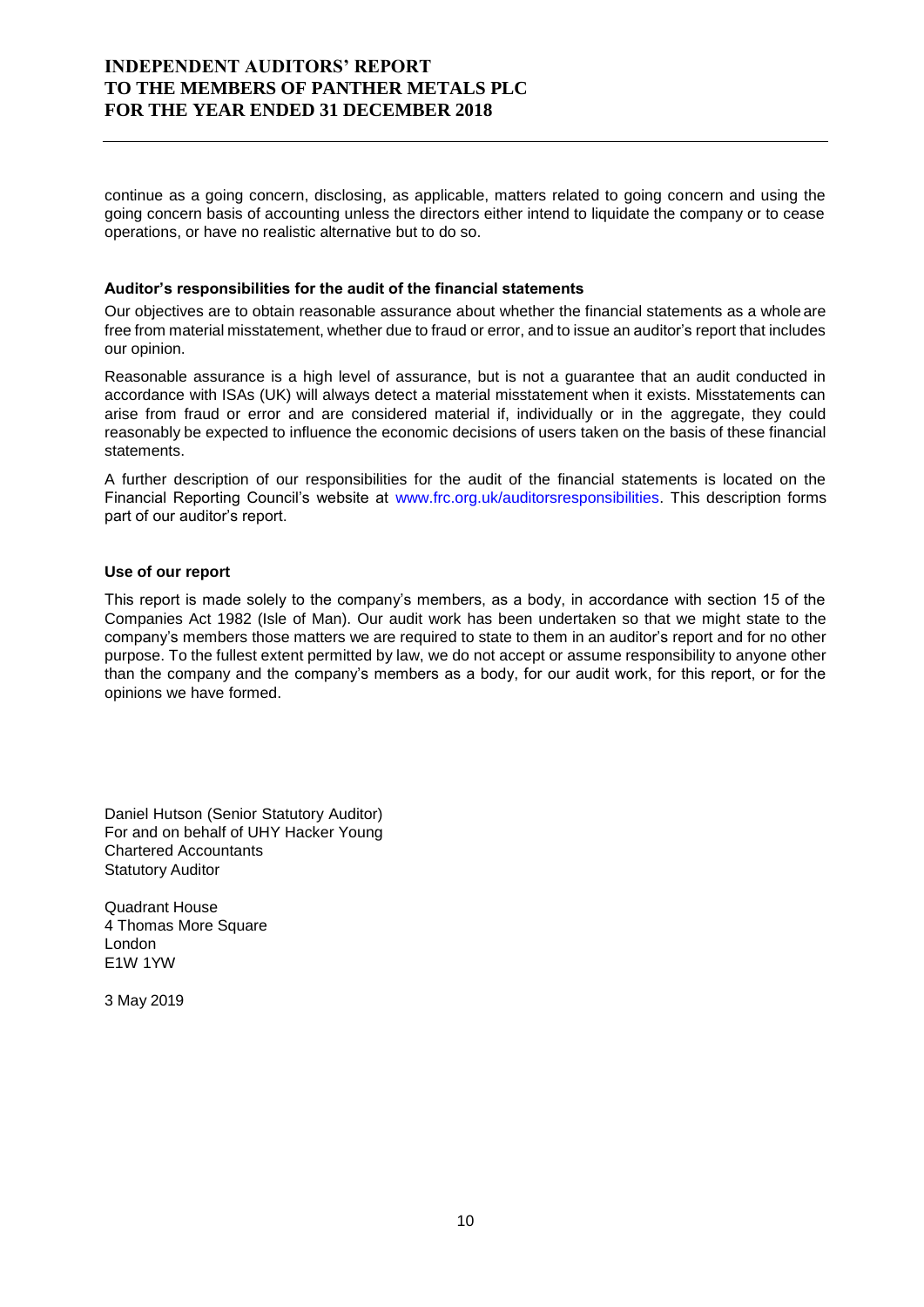# **CONSOLIDATED STATEMENT OF COMPREHENSIVE INCOME FOR THE YEAR ENDED 31 DECEMBER 2018**

|                                                                                                                    | <b>Notes</b> | Year ended<br>31 December<br>2018<br>£ | Year ended<br>31 December<br>2017<br>£ |
|--------------------------------------------------------------------------------------------------------------------|--------------|----------------------------------------|----------------------------------------|
| Revenue                                                                                                            |              |                                        |                                        |
| Cost of sales                                                                                                      |              |                                        |                                        |
| <b>Gross profit</b>                                                                                                |              |                                        |                                        |
| Administrative expenses<br>Share-based payment charge<br>Settlement of financial liability through issue of shares | 17           | (245, 460)<br>(227, 151)<br>(16,000)   | (104, 398)                             |
| <b>Operating loss</b>                                                                                              |              | (488, 611)                             | (104, 398)                             |
| Finance income<br>Gain on disposal of investment<br>Loss on discontinued operations                                | 6<br>7<br>3  | 315<br>(30, 838)                       | 2,527<br>12,294<br>(44, 170)           |
| Loss before taxation                                                                                               |              | (519, 134)                             | (133, 747)                             |
| Taxation                                                                                                           |              |                                        |                                        |
| Loss for the period                                                                                                |              | (519, 134)                             | (133, 747)                             |
| Other comprehensive income                                                                                         |              |                                        |                                        |
| Total comprehensive income for the period                                                                          |              | (519, 134)                             | (133, 747)                             |
| Loss attributable to:<br>Equity holders of the company:                                                            |              |                                        |                                        |
| Continuing operations<br>Discontinuing operations                                                                  |              | (488, 296)<br>(30, 838)                | (89, 577)<br>(44, 170)                 |
|                                                                                                                    |              | (519, 134)                             | (133, 747)                             |
| Basic loss per share (pence)                                                                                       | 9            | (0.12)p                                | (0.07)p                                |
| Diluted loss per share (pence)                                                                                     | 9            | (0.12)p                                | (0.07)p                                |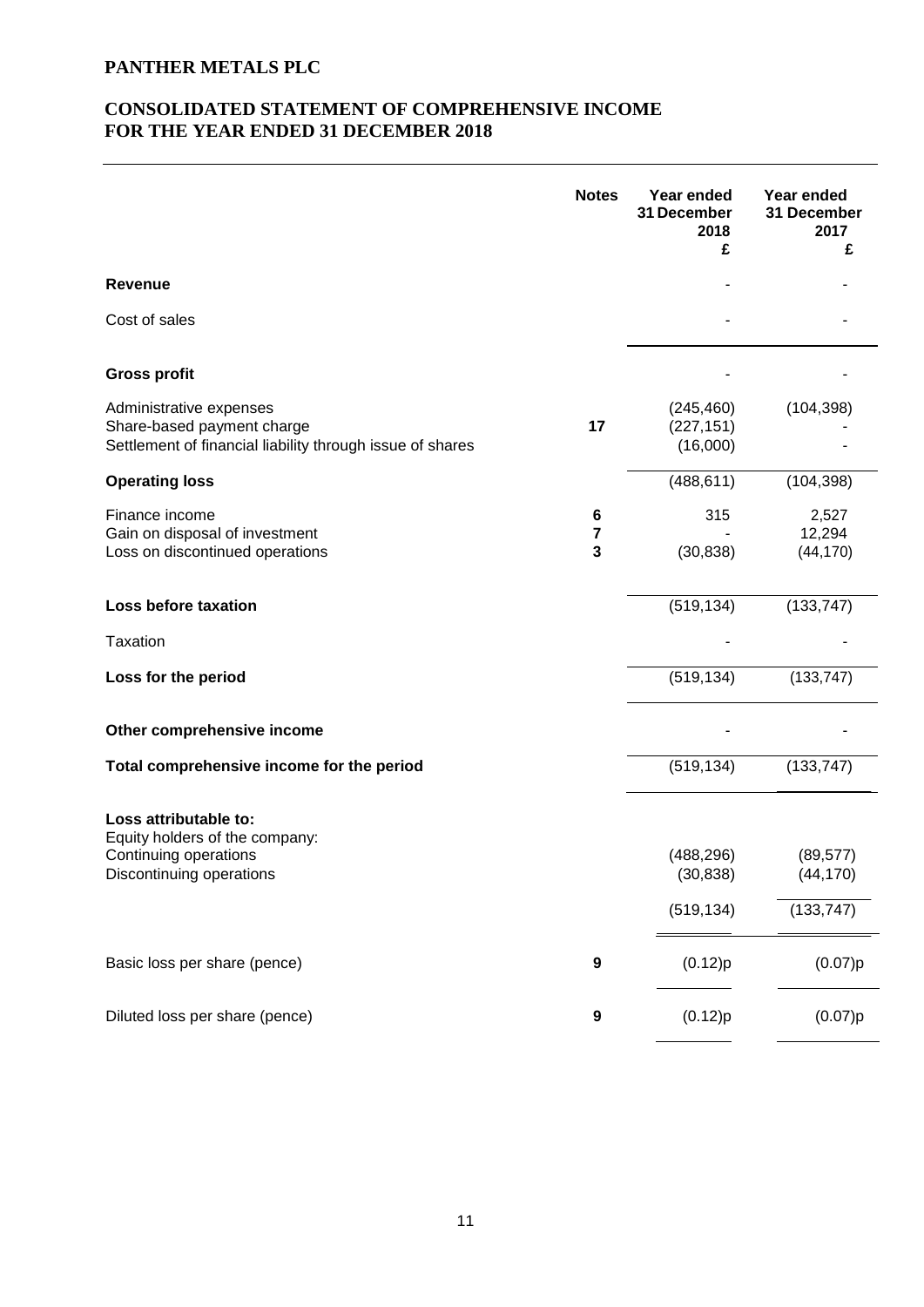# **CONSOLIDATED AND COMPANY STATEMENT OF FINANCIAL POSITION FOR THE YEAR ENDED 31 DECEMBER 2018**

|                                      |              | Group           |                 |                 | Company         |  |
|--------------------------------------|--------------|-----------------|-----------------|-----------------|-----------------|--|
|                                      |              | As at           | As at           | As at           | As at           |  |
|                                      |              | 31              | 31              | 31              | 31              |  |
|                                      | <b>Notes</b> | <b>December</b> | <b>December</b> | <b>December</b> | <b>December</b> |  |
|                                      |              | 2018            | 2017            | 2018            | 2017            |  |
|                                      |              | £               | £               | £               | £               |  |
| <b>Non-current assets</b>            |              |                 |                 |                 |                 |  |
| Exploration and evaluation assets    | 10           | 253,810         |                 |                 |                 |  |
| Investments                          | 12           |                 |                 | 1               | 181             |  |
|                                      |              |                 |                 |                 |                 |  |
| <b>Total non-current assets</b>      |              | 253,810         |                 | 1               | 181             |  |
|                                      |              |                 |                 |                 |                 |  |
| <b>Current assets</b><br>Receivables | 13           | 75,458          | 4,536           | 320,810         | 14,778          |  |
| Cash at bank and in hand             | 14           |                 |                 |                 |                 |  |
|                                      |              | 1,247           | 62,000          | 1,247           | 51,527          |  |
| <b>Total current assets</b>          |              | 76,705          | 66,536          | 322,057         | 66,305          |  |
|                                      |              |                 |                 |                 |                 |  |
| <b>Total assets</b>                  |              | 330,515         | 66,536          | 322,058         | 66,486          |  |
|                                      |              |                 |                 |                 |                 |  |
| <b>Current liabilities</b>           |              |                 |                 |                 |                 |  |
| Trade and other payables             | 15           | (42,996)        | (21, 654)       | (34, 539)       | (21,003)        |  |
|                                      |              |                 |                 |                 |                 |  |
| <b>Total liabilities</b>             |              | (42, 996)       | (21, 654)       | (34, 539)       | (21,003)        |  |
|                                      |              |                 |                 |                 |                 |  |
| <b>Net assets</b>                    |              | 287,519         | 44,882          | 287,519         | 45,483          |  |
|                                      |              |                 |                 |                 |                 |  |
| <b>Capital and reserves</b>          |              |                 |                 |                 |                 |  |
| Called up share capital              | 16           | 1,005,585       | 669,438         | 1,005,585       | 669,438         |  |
| <b>Share Premium</b>                 | 16           | 178,746         |                 | 178,746         |                 |  |
| Share-based payment reserve          | 17           | 246,878         |                 | 246,878         |                 |  |
| <b>Retained losses</b>               | 18           | (1, 143, 690)   | (624, 556)      | (1, 143, 690)   | (623, 955)      |  |
|                                      |              |                 |                 |                 |                 |  |
| <b>Total equity</b>                  |              | 287,519         | 44,882          | 287,519         | 45,483          |  |

The financial statements of Panther Metals plc, registered number 009753V (Isle of Man), were approved by the board of directors and authorised for issue on 3 May 2019. They were signed on its behalf by:

D Hazelwood **Chief Executive Officer**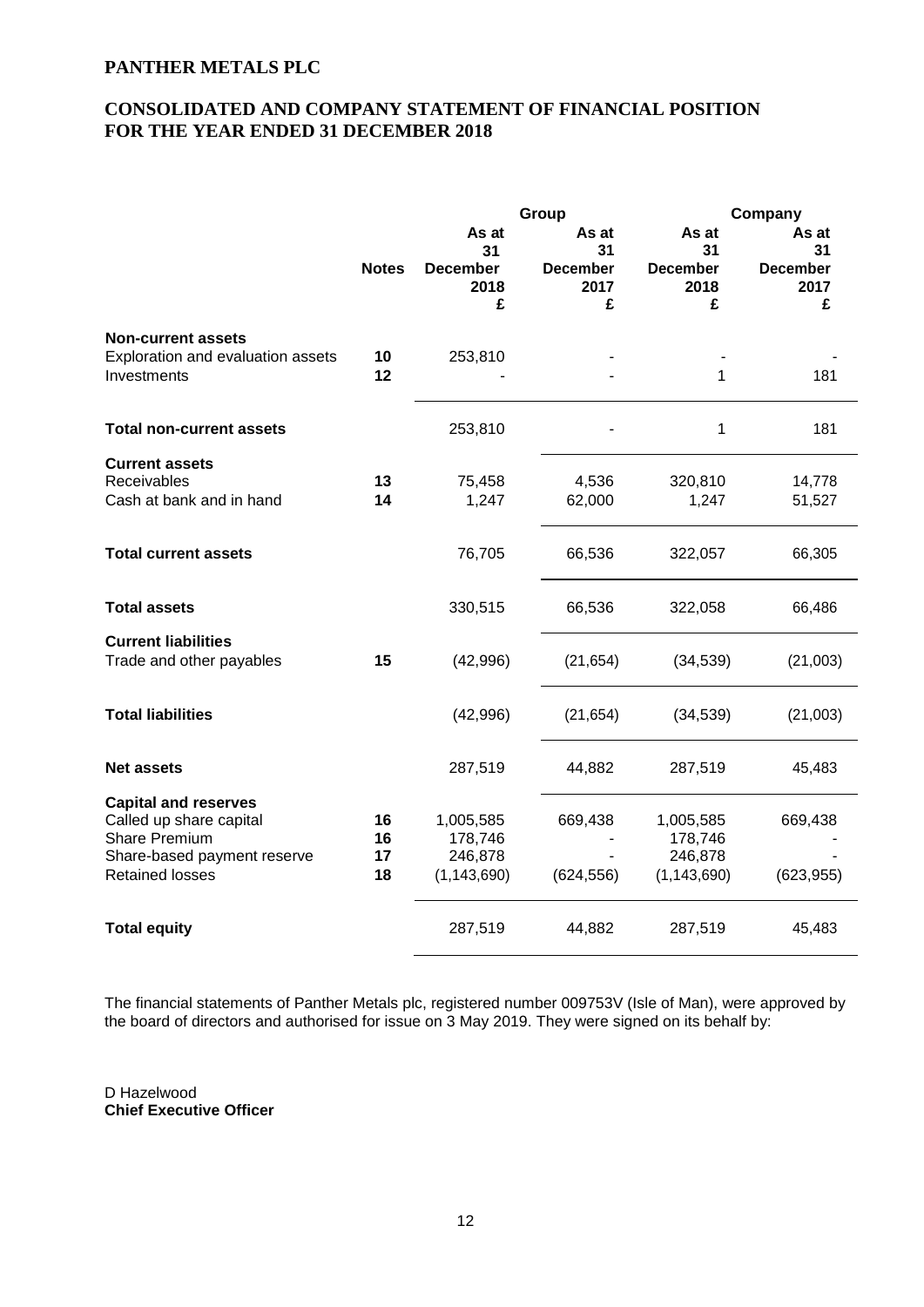# **CONSOLIDATED AND COMPANY STATEMENT OF CASH FLOWS FOR THE YEAR ENDED 31 DECEMBER 2018**

|                                                                                                                                                                                                                                                                                                                                      |                                           |                                                    | Group                                   | Company                                                     |                                         |  |
|--------------------------------------------------------------------------------------------------------------------------------------------------------------------------------------------------------------------------------------------------------------------------------------------------------------------------------------|-------------------------------------------|----------------------------------------------------|-----------------------------------------|-------------------------------------------------------------|-----------------------------------------|--|
|                                                                                                                                                                                                                                                                                                                                      | <b>Notes</b>                              | As at<br>31 December<br>2018<br>£                  | As at<br>31 December<br>2017<br>£       | As at<br>31 December<br>2018<br>£                           | As at<br>31 December<br>2017<br>£       |  |
| Cash flows from operating activities                                                                                                                                                                                                                                                                                                 |                                           |                                                    |                                         |                                                             |                                         |  |
| Loss for the financial year                                                                                                                                                                                                                                                                                                          |                                           | (519, 134)                                         | (133, 747)                              | (519, 735)                                                  | (133, 640)                              |  |
| Adjusted for:<br>Depreciation<br>Interest received<br>Share-based payment charge<br>Settlement of financial liability through<br>issue of shares<br>Impairment of investment in subsidiary<br>Gain on disposal of investment<br>(Increase)/decrease in receivables<br>Increase in cash held by related party<br>shown as receivables | 6<br>17<br>17<br>12<br>7<br>See<br>below* | (315)<br>227,151<br>16,000<br>(2,652)<br>(68, 270) | 151<br>(2,527)<br>(12, 294)<br>(4, 512) | (315)<br>227,151<br>16,000<br>181<br>(36, 142)<br>(68, 270) | 151<br>(2,527)<br>(12, 294)<br>(13,890) |  |
| Increase/(decrease) in payables                                                                                                                                                                                                                                                                                                      |                                           | 38,342                                             | 5,703                                   | 30,536                                                      | 5,165                                   |  |
| Net cash used in operating activities                                                                                                                                                                                                                                                                                                |                                           | (308, 878)                                         | (147, 226)                              | (350, 594)                                                  | (157, 035)                              |  |
| <b>Investing activities</b><br>Interest received<br>Sale of investment<br>Incorporation of subsidiary<br>Cash spent on exploration activities                                                                                                                                                                                        | $\overline{\mathbf{z}}$                   | 315<br>(52, 190)                                   | 2,527<br>124,066                        | 315<br>(1)                                                  | 2,527<br>124,066                        |  |
| Net cash (used in)/generated from<br>investing activities                                                                                                                                                                                                                                                                            |                                           | (51, 875)                                          | 126,593                                 | 314                                                         | 126,593                                 |  |
| <b>Financing activities</b><br>Proceeds from issuing shares                                                                                                                                                                                                                                                                          | 16                                        | 300,000                                            |                                         | 300,000                                                     |                                         |  |
| Net cash generated from financing<br>activities                                                                                                                                                                                                                                                                                      |                                           | 300,000                                            |                                         | 300,000                                                     |                                         |  |
| Net decrease in cash and cash<br>equivalents                                                                                                                                                                                                                                                                                         |                                           | (60, 753)                                          | (20, 633)                               | (50, 280)                                                   | (30, 442)                               |  |
| Cash and cash equivalents at<br>beginning of year                                                                                                                                                                                                                                                                                    |                                           | 62,000                                             | 82,633                                  | 51,527                                                      | 81,969                                  |  |
| Cash and cash equivalents at end of<br>year                                                                                                                                                                                                                                                                                          |                                           | 1,247                                              | 62,000                                  | 1,247                                                       | 51,527                                  |  |
|                                                                                                                                                                                                                                                                                                                                      |                                           |                                                    |                                         |                                                             |                                         |  |

## *\* Cash held by a related party*

As at 31 December 2018 the Company was in the process of finalising new banking arrangements and as such the Company's cash balance of £68,270 was held by a related party. This does not meet the definition of cash or cash equivalents and has therefore been shown separately within other receivables.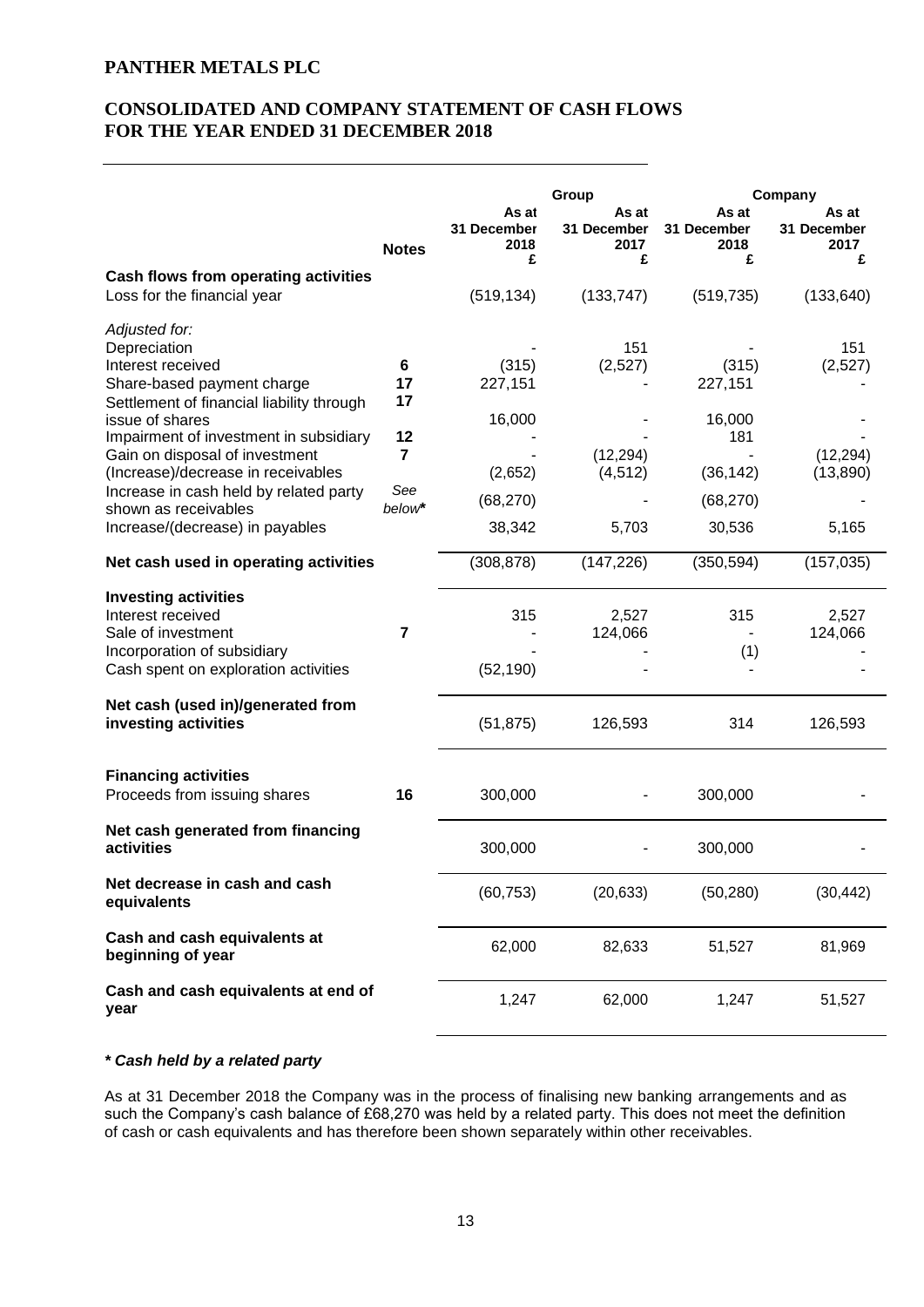# **CONSOLIDATED STATEMENT OF CHANGES IN EQUITY FOR THE YEAR ENDED 31 DECEMBER 2018**

| Group                                                                                        |              |                              |                              | <b>Share</b><br>based   |                                       |                   |
|----------------------------------------------------------------------------------------------|--------------|------------------------------|------------------------------|-------------------------|---------------------------------------|-------------------|
|                                                                                              | <b>Notes</b> | <b>Share</b><br>capital<br>£ | <b>Share</b><br>Premium<br>£ | payment<br>reserve<br>£ | <b>Retained</b><br><b>losses</b><br>£ | <b>Total</b><br>£ |
| <b>Balance at 1 January 2017</b>                                                             |              | 669,438                      |                              |                         | (490, 809)                            | 178,629           |
| Loss for the year                                                                            |              |                              |                              |                         | (133, 747)                            | (133, 747)        |
| Total comprehensive loss for the<br>year                                                     |              |                              |                              |                         | (133.747)                             | (133.747)         |
| <b>Balance at 31 December 2017</b>                                                           |              | 669,438                      |                              |                         | (624, 556)                            | 44,882            |
| Loss for the year                                                                            |              |                              |                              |                         | (519, 134)                            | (519, 134)        |
| Total comprehensive loss for the<br>year                                                     |              |                              |                              |                         | (519, 134)                            | (519, 134)        |
| Transactions with owners of the<br>company<br>Share issues                                   | 16           | 300,000                      |                              |                         |                                       | 300,000           |
| Shares issued to acquire<br>exploration and evaluation assets<br>Issue of ordinary shares as | 16<br>16     | 19,147                       | 162,746                      |                         |                                       | 181,893           |
| consideration for professional<br>fees                                                       |              | 15,000                       |                              |                         |                                       | 15,000            |
| Fair value of shares issued to<br>settle financial liability                                 | 16           | 2,000                        | 16,000                       |                         |                                       | 18,000            |
| Other transactions<br>Credit relating to equity-settled<br>share-based payments              | 17           |                              |                              | 246,878                 |                                       | 246,878           |
|                                                                                              |              | 336,147                      | 178,746                      | 246,878                 |                                       | 761,771           |
| <b>Balance at 31 December 2018</b>                                                           |              | 1,005,585                    | 178,746                      | 246,878                 | (1, 143, 690)                         | 287,519           |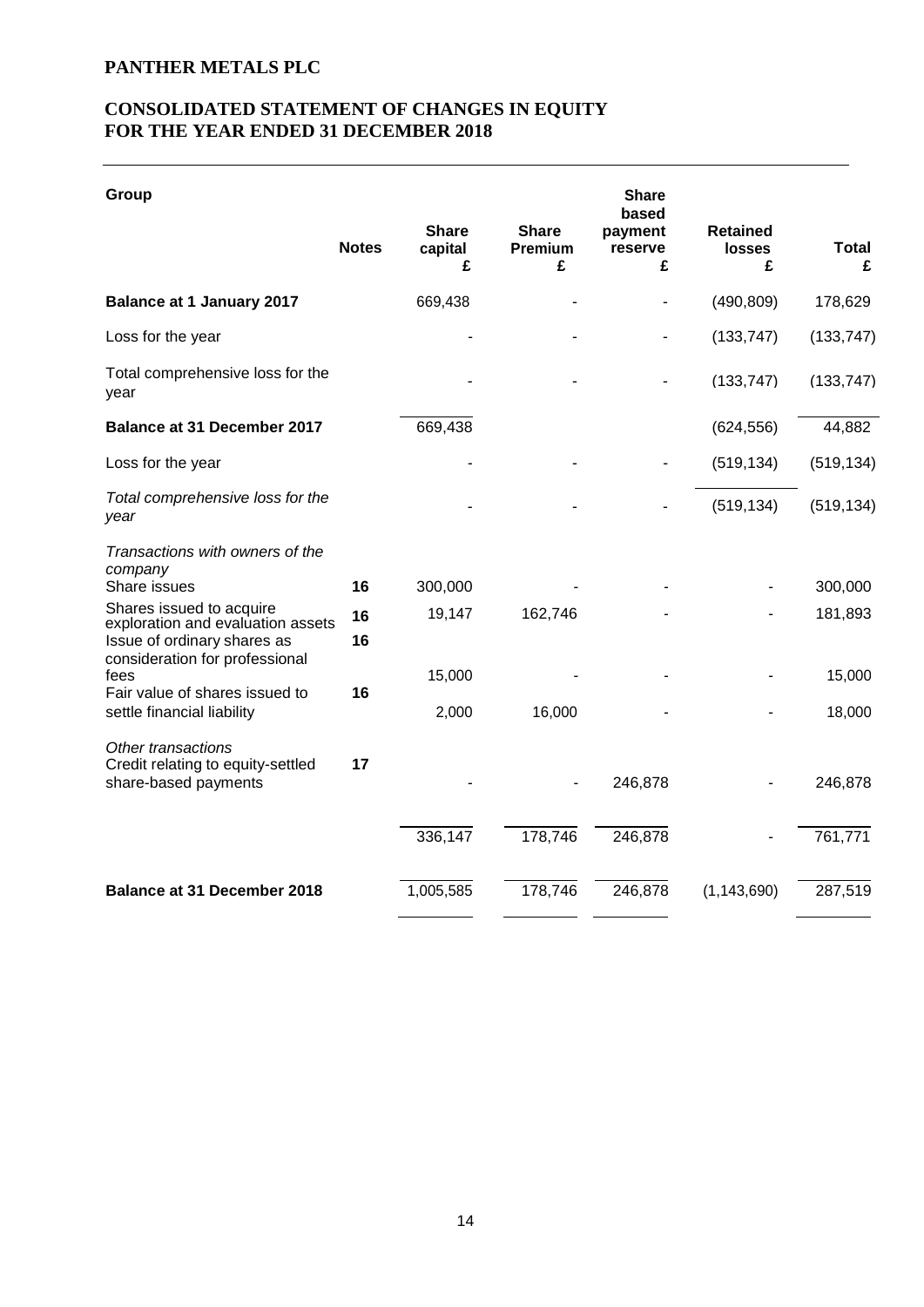# **COMPANY STATEMENT OF CHANGES IN EQUITY FOR THE YEAR ENDED 31 DECEMBER 2018**

| Company                                                                         | <b>Share</b><br>based |                              |                              |                         |                                |                   |
|---------------------------------------------------------------------------------|-----------------------|------------------------------|------------------------------|-------------------------|--------------------------------|-------------------|
|                                                                                 | <b>Notes</b>          | <b>Share</b><br>capital<br>£ | <b>Share</b><br>Premium<br>£ | payment<br>reserve<br>£ | <b>Retained</b><br>losses<br>£ | <b>Total</b><br>£ |
| <b>Balance at 1 January 2017</b>                                                |                       | 669,438                      |                              |                         | (490, 315)                     | 179,123           |
| Loss for the year                                                               |                       |                              |                              |                         | (133, 640)                     | (133, 640)        |
| Total comprehensive loss for the<br>year                                        |                       |                              |                              |                         | (133.640)                      | (133.640)         |
| <b>Balance at 31 December 2017</b>                                              |                       | 669,438                      |                              |                         | (623, 955)                     | 45,483            |
| Loss for the year                                                               |                       |                              |                              |                         | (519, 735)                     | (519, 735)        |
| Total comprehensive loss for the<br>year                                        |                       |                              |                              |                         | (519, 735)                     | (519, 735)        |
| Transactions with owners of the                                                 |                       |                              |                              |                         |                                |                   |
| company<br>Share issues                                                         | 16                    | 300,000                      |                              |                         |                                | 300,000           |
| Shares issued to acquire<br>exploration and evaluation assets                   | 16                    | 19,147                       | 162,746                      |                         |                                | 181,893           |
| Issue of ordinary shares as<br>consideration for professional                   | 16                    |                              |                              |                         |                                |                   |
| fees                                                                            |                       | 15,000                       |                              |                         |                                | 15,000            |
| Fair value of shares issued to<br>settle financial liability                    | 16                    | 2,000                        | 16,000                       |                         |                                | 18,000            |
| Other transactions<br>Credit relating to equity-settled<br>share-based payments | 17                    |                              |                              | 246,878                 |                                | 246,878           |
|                                                                                 |                       | 336,147                      | 178,746                      | 246,878                 |                                | 761,771           |
| <b>Balance at 31 December 2018</b>                                              |                       | 1,005,585                    | 178,746                      | 246,878                 | (1, 143, 690)                  | 287,519           |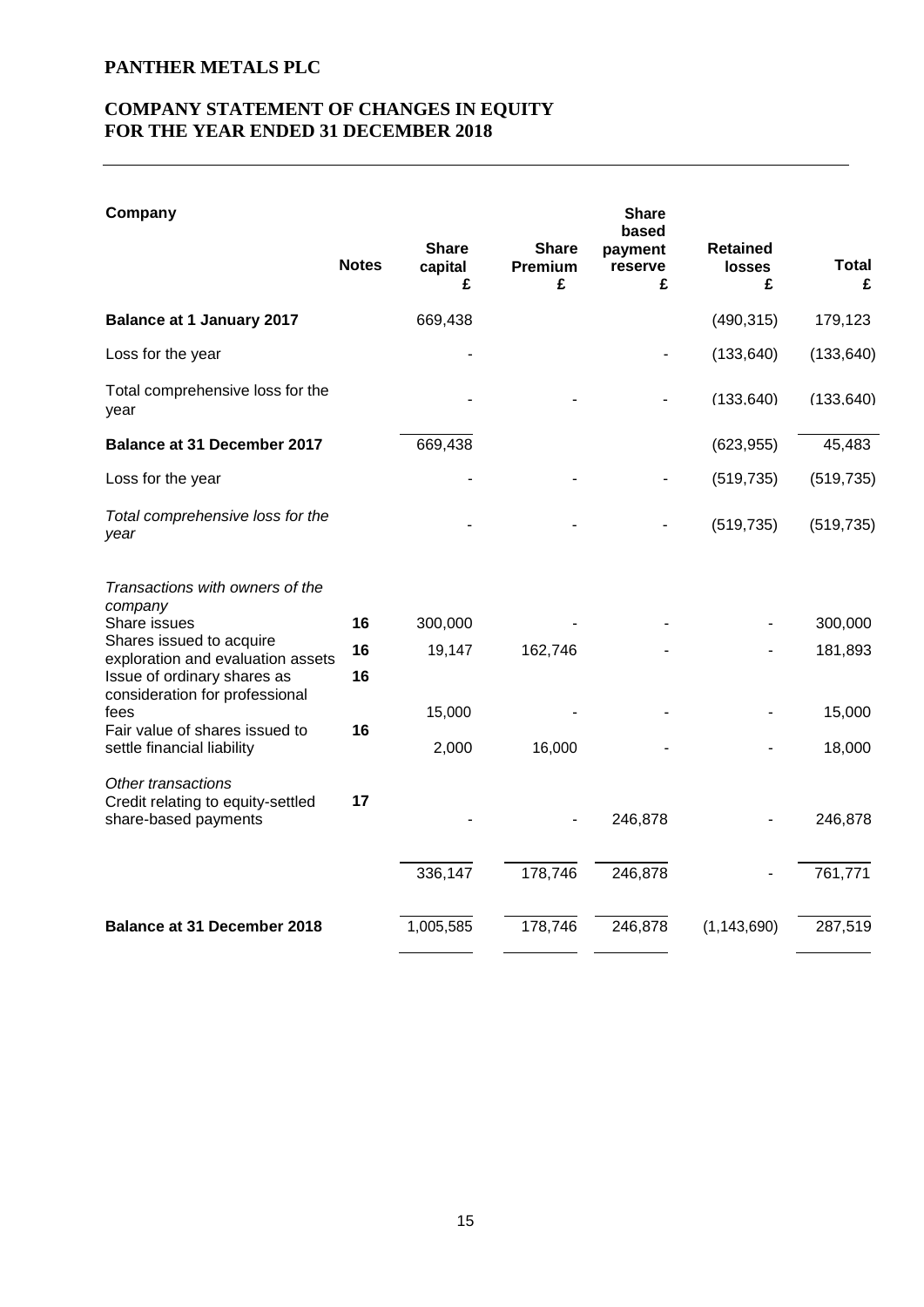# **NOTES TO THE FINANCIAL STATEMENTS FOR THE YEAR ENDED 31 DECEMBER 2018**

## **1 Accounting policies**

## **1.1. Basis of preparation**

Panther Metals plc is a public limited company incorporated the Isle of Man.

The consolidated financial statements of Panther Metals plc and its subsidiaries (together, "the Group") are presented as required by the Companies Act 2006 (Isle of Man). As permitted by that Act, the financial statements have been prepared in accordance with International Financial Reporting Standards as adopted by the European Union.

The financial statements have been prepared on the historical cost basis. The principal accounting policies that have been adopted by the Company in the preparation of these financial statements are set out below and have been consistently applied to all periods presented.

## **1.2. Going concern**

During the year ended 31 December 2018 the Company raised £300,000 through the placing of its ordinary shares and on 10 September 2018 the Company completed its first acquisition of a prospective gold and base-metals project ("Big Bear Project") as part of its new investment strategy. On 4 February 2019 the Company announced the results of preliminary exploration results at the Big Bear Project and are now planning a Phase 1 exploration programme for the spring/summer work season of 2019.

As a junior exploration company, the Directors are aware that the Company must go to the marketplace to raise significant funds in the next 12 months to meet its investment and exploration plans and to maintain its listing status. Whilst the Company successfully raised £300,000 through the placing of shares during the year, a successful fundraising presents a material uncertainty that may cast doubt on the Group's ability to continue to operate as planned and to pay its liabilities as they fall due for a period not less than twelve months from the date of this report.

As at the year-end date the Group had total cash reserves of £69,517 (2017: £62,000) comprising cash at bank of £1,247 (2017: £62,000) and cash held by a related party of £68,270 (2017: nil) whilst new banking arrangements were being finalised. The directors are aware of the reliance on fundraising within the next 12 months and the material uncertainty this presents but having reviewed the Group's working capital forecasts they believe the Group is well placed to manage its business risks successfully providing the fundraising is successful. The financial statements have been prepared on a going concern basis and do not include adjustments that would result if the Group was unable to continue in operation.

On 15 March 2019 the Company completed the acquisition of Parthian Resources Pty Ltd, gaining access to various exploration opportunities in Western Australia and the Northern Territory. The newly acquired subsidiary has cash reserves of approximately A\$152,000 at the date of acquisition.

## **1.3. Basis of consolidation**

The consolidated financial statements incorporate the financial statements of the Company and its subsidiary undertaking. The results of subsidiaries acquired or disposed of during the year are included in the consolidated income statement from the effective date of acquisition or up to the effective date of disposal, as appropriate.

All business combinations are accounted for using the acquisition method of accounting.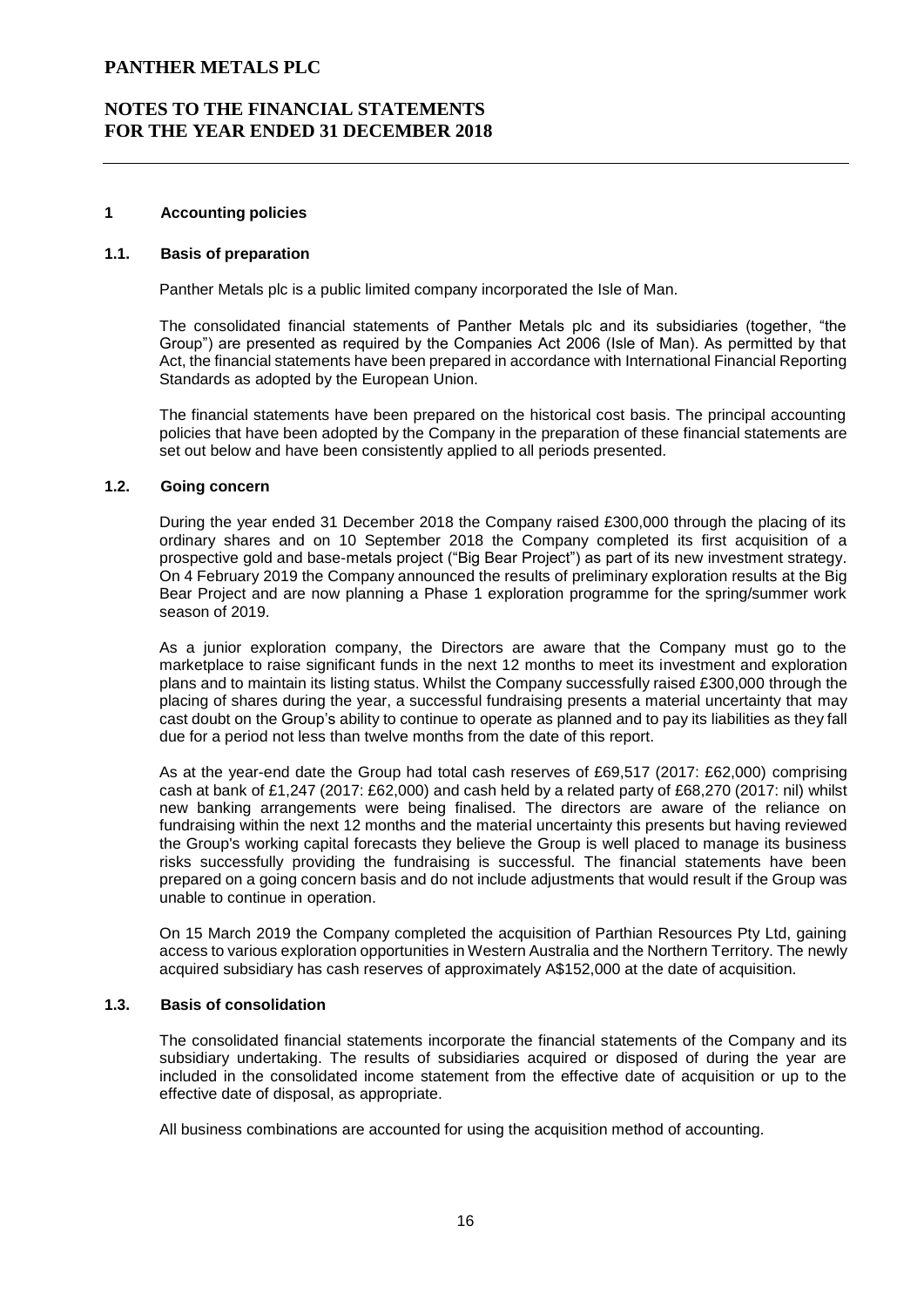# **NOTES TO THE FINANCIAL STATEMENTS FOR THE YEAR ENDED 31 DECEMBER 2018**

Where necessary, adjustments are made to the financial statements of subsidiaries to bring their accounting policies into line with those used by other members of the group. All intra-group transactions, balances, income and expenses are eliminated in full on consolidation.

## **1.4. Foreign currencies**

## *Functional and presentation currency*

The consolidated financial statements are presented in Pounds Sterling, which is the Group's presentation currency and the functional currency of the holding company Panther Metals PLC.

Items included in the financial statements of the subsidiaries are measured using the currency of the primary economic environment in which the entity operates (the 'functional currency').

In the interim period to 30 June 2018 the functional currency of the Company's subsidiary, Lonnus was the Malaysian Ringgit (RM) which was the currency of the environment in which the company principally operated in during this time.

The functional currency of Panther Metals (Canada) Ltd is the Canadian Dollar (CAD) which is the currency of the environment in which the subsidiary operates.

### *Transactions and balances*

The assets and liabilities of the Company's foreign operations are translated at exchange rates prevailing on the date of the accounts. Income and expense items are translated at exchange rates ruling at the date of the transactions. Exchange differences arising, if any, are classified as income or as expenses in the period in which they arise.

## **1.5. Exploration and evaluation assets**

Exploration and evaluation assets represent the cost of acquisitions by the Group of rights and licenses. All costs associated with the exploration and investment are capitalised on a project-byproject basis, pending determination of the feasibility of the project. Costs incurred include appropriate technical and administrative expenses but not general overheads and these assets are not amortised until technical feasibility and commercial viability is established.

If an exploration project is successful, the related expenditures will be transferred to mining assets and amortised over the estimated life of the reserve. Where a licence is relinquished or a project abandoned, the related costs are written off. The recoverability of all exploration and development costs is dependent upon the discovery of economically recoverable reserves, the ability of the Group to obtain necessary financing to complete the development of reserves and future profitable production or proceeds from the disposition thereof.

# **1.6. Property, Plant and Equipment**

Office equipment is stated at cost, less depreciation. Depreciation is provided at rates calculated to write off the cost, less estimated residual value of each asset over this expected useful life, as follows:

Office equipment: 25% per annum on a straight line basis

### **1.7. Investments**

Investments are stated at cost less any provision for impairment.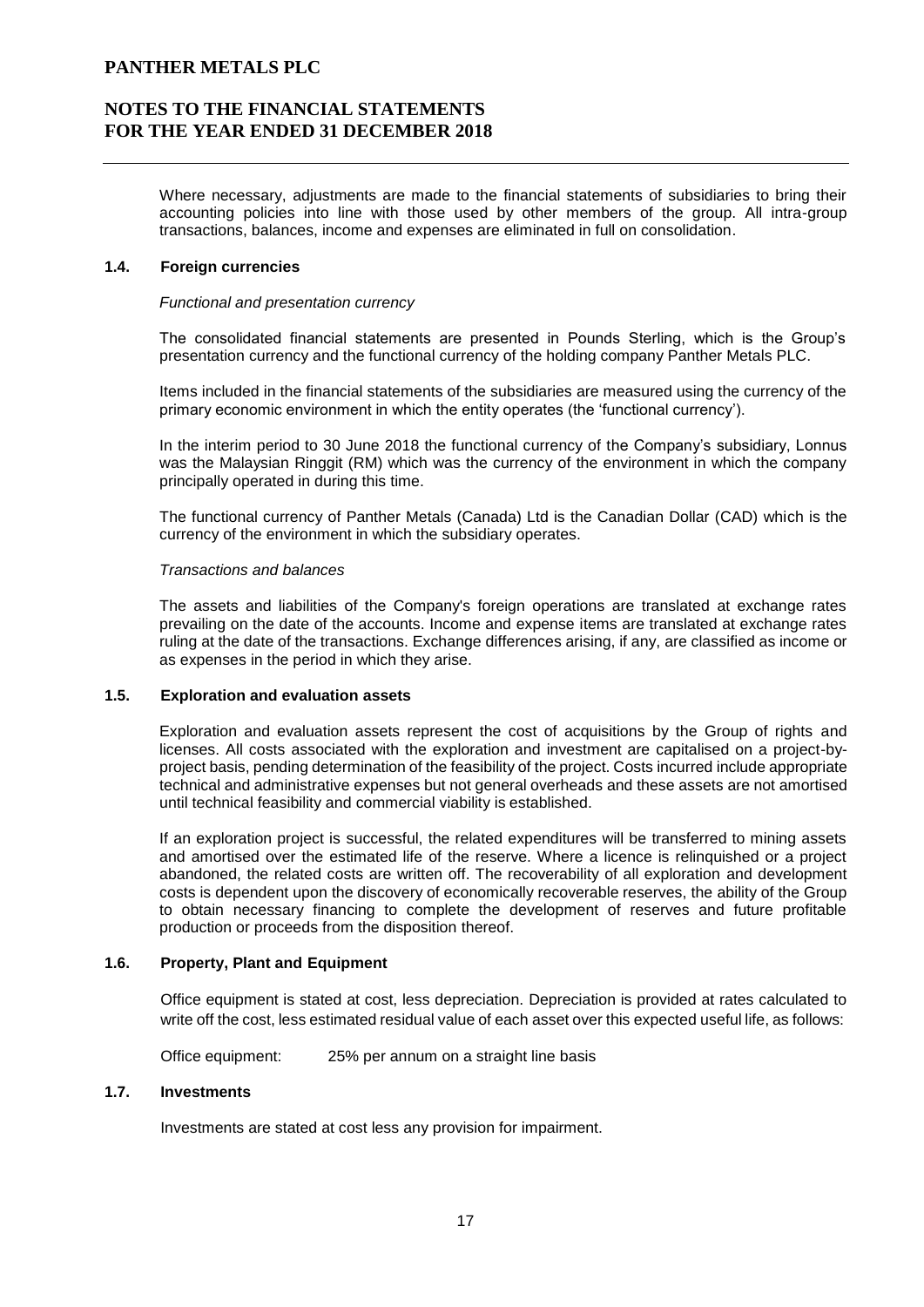# **NOTES TO THE FINANCIAL STATEMENTS FOR THE YEAR ENDED 31 DECEMBER 2018**

# **1.8. Trade and other receivables**

Trade and other receivables are carried at original invoice amount less provision made for impairment of these receivables. A provision for impairment of trade and other receivables is established when there is objective evidence that the Company will not be able to collect all amounts due according to the original terms of the receivables. The amount of the provision is the difference between the assets' carrying amount and the recoverable amount. Provisions for impairment of receivables are included in the income statement.

## **1.9. Trade and other payables**

Trade and other payables represent liabilities for goods and services provided to the Company prior to the financial year, which are unpaid. Current liabilities represent those amounts falling due within one year.

### **1.10. Taxation**

Deferred tax is provided in full using the liability method, on temporary differences arising between the tax bases of assets and liabilities and their carrying amounts in the financial statements. Deferred tax is not accounted for if it arises from initial recognition of an asset or liability in a transaction other than a business combination, which at the time of the transaction affects neither accounting nor taxable profit or loss. Deferred tax is determined using tax rates that are expected to apply when the related deferred tax asset is realised or when the deferred tax liability is settled. Deferred tax assets are recognised to the extent that it is probable that future taxable profits will be available against which the temporary differences can be utilised.

## **1.11. Equity instrument**

An equity instrument is any contract that evidences a residual interest in the assets of the Group after deducting all of its liabilities. Equity instruments issued by the Group are recognised as the proceeds received, net of direct issue costs.

The costs of an equity transaction are accounted for as a deduction from equity to the extent they are incremental costs directly attributable to the equity transaction that would otherwise have been avoided.

The Company's ordinary shares are classified as equity instruments and are shown within the share capital and the share premium reserves.

### **1.12. Share based payments**

For such grants of share options, the fair value as at the date of grant is calculated using the Black-Scholes option pricing model, taking into account the terms and conditions upon which the options were granted. The amount recognised as an expense is adjusted to reflect the actual number of share options that are likely to vest.

For cash liabilities settled by issuing shares the fair value as at the date of issue is deemed to be the market value of the shares issued.

The share-based payments reserve is used to recognise the value of equity-settled share-based payments, see to Note 17 for further details.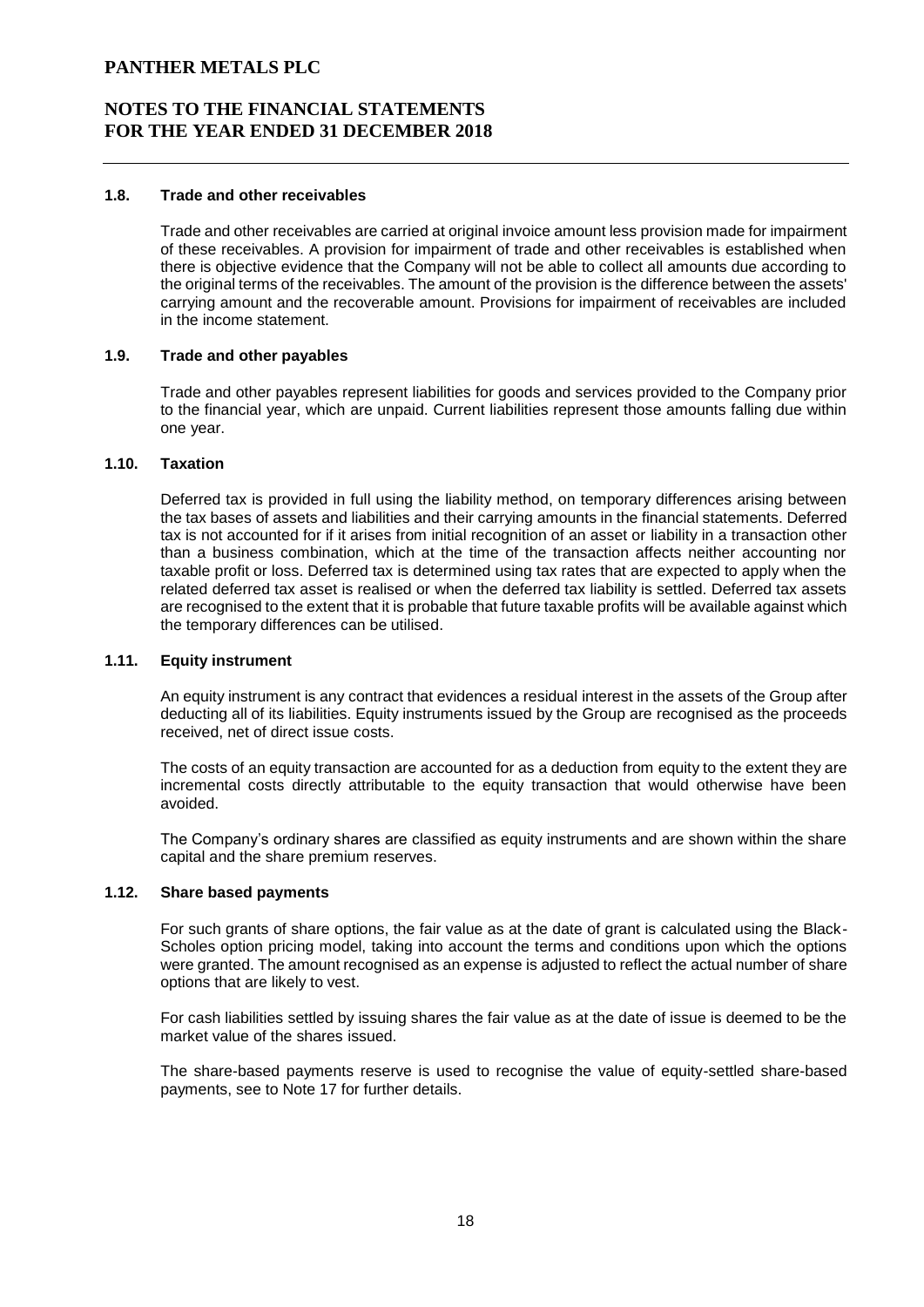# **NOTES TO THE FINANCIAL STATEMENTS FOR THE YEAR ENDED 31 DECEMBER 2018**

# **1.13. New IFRS standards and interpretations not applied**

There were no IFRS standards or IFRIC interpretations adopted for the first time in these financial statements that had a material impact on the Group/Company's financial statements.

At the date of approval of these financial statements, the following Standards and Interpretations which maybe applicable to the Group, but have not been applied in these financial statements, were in issue but not yet effective

| Standard                    | Details of amendment                                                                                                                                                                                                                                                                                                                                     | Effective date                   |
|-----------------------------|----------------------------------------------------------------------------------------------------------------------------------------------------------------------------------------------------------------------------------------------------------------------------------------------------------------------------------------------------------|----------------------------------|
| IFRS <sub>3</sub>           | Business Combinations - Annual Improvements 2015-2017<br>Cycle, clarification that when an entity obtains control of a joint<br>operations it is required to remeasure previously held interests.                                                                                                                                                        | 1 January 2019                   |
| IFRS <sub>3</sub><br>IFRS 9 | Business Combinations – amendments to definition of a business.<br>Financial Instruments - Prepayment Features with Negative<br>Compensation.                                                                                                                                                                                                            | 1 January 2020<br>1 January 2019 |
| IFRS 11                     | Joint Arrangements - Annual Improvements 2015-2017 Cycle<br>clarification that when an entity obtains control of a joint operation<br>it does not remeasure previously held interests                                                                                                                                                                    | 1 January 2019                   |
| IFRS 16                     | Leases - introduces a single lessee accounting model and<br>requires a lessee to recognise assets and liabilities for all leases<br>with a term of more than year, unless the underlying asset is of<br>low value                                                                                                                                        | 1 January 2019                   |
| IAS <sub>1</sub>            | Presentation of Financial Statements - Disclosure initiative: The<br>amendments clarify and align the definition of 'material' and<br>provide guidance to help improve consistency in the application<br>of the concept.                                                                                                                                 | 1 January 2020                   |
| IAS <sub>8</sub>            | Accounting Policies, Changes in Accounting - Disclosure<br>initiative: The amendments clarify and align the definition of<br>'material' and provide guidance to help improve consistency in the<br>application of the concept.                                                                                                                           | 1 January 2020                   |
| <b>IAS 23</b>               | Borrowing Costs - Annual Improvements 2015 -2017 Cycle: The<br>amendments clarify that if any specific borrowing remains<br>outstanding after the related asset is ready for its intended use or<br>sale, that borrowing becomes part of the funds that an entity<br>borrows generally when calculating the capitalisation rate on<br>general borrowings | 1 January 2019                   |

The Group does not anticipate that the adoption of these standards will have a material effect on its financial statements in the year of initial adoption.

Annual Improvements to IAS 12 Income Taxes, amendments to IAS 19 Employee Benefits and IFRIC 23 Uncertainty over Income Tax Treatments have been issued with an effective date of 1 January 2019. The Group does not have any income tax liabilities and does not have any employees therefore the directors do not expect that there will be any material effect in the next financial period.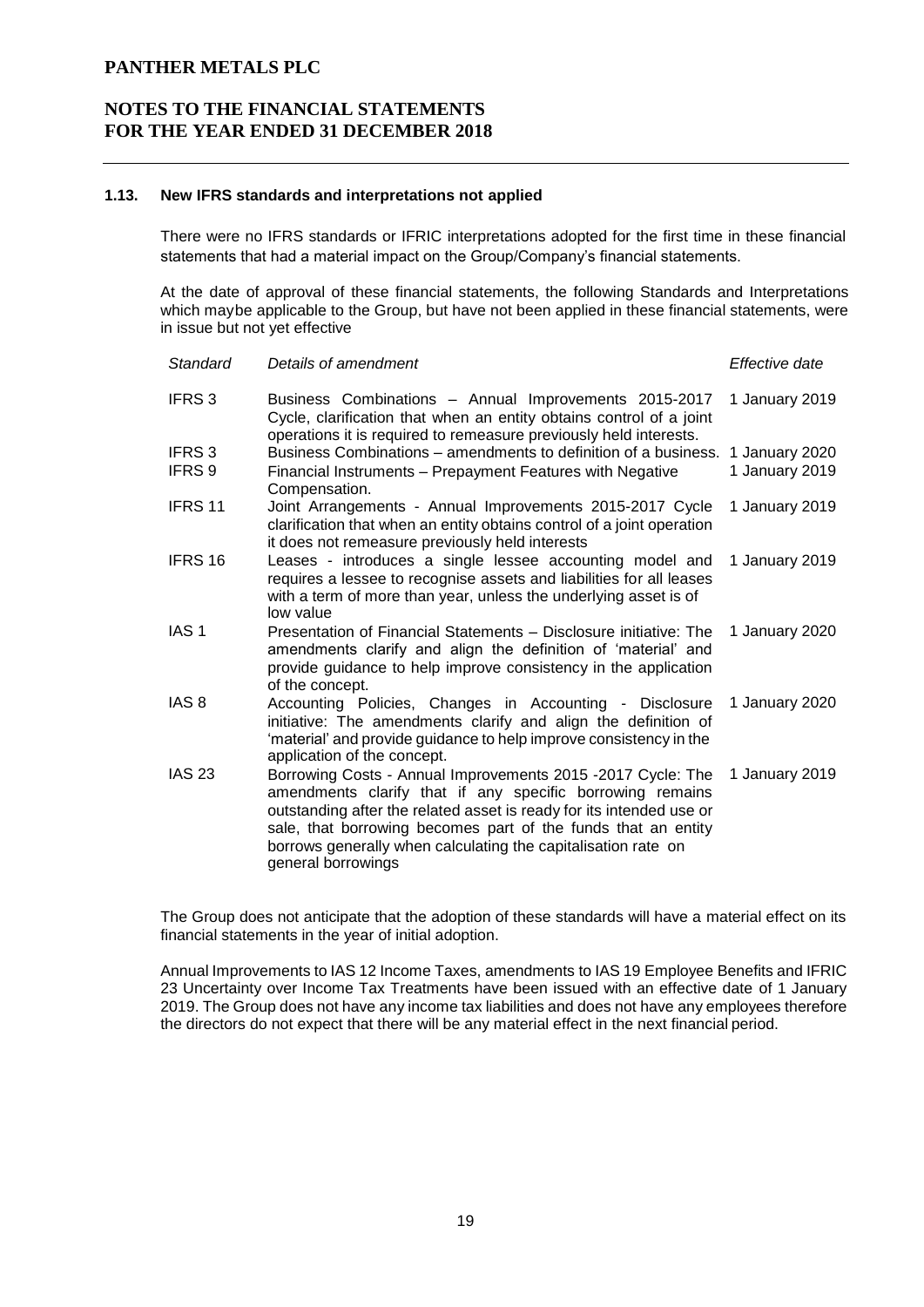# **NOTES TO THE FINANCIAL STATEMENTS FOR THE YEAR ENDED 31 DECEMBER 2018**

## **2 Critical accounting estimates and judgements**

The preparation of financial statements in conformity with International Financial Reporting Standards, as adopted by the EU, requires the use of accounting estimates and assumptions that affect the reported amounts of assets and liabilities at the date of the financial statements and the reported amounts of income and expenses during the reporting period. Although these estimates are based on management's best knowledge of current events and actions, actual results ultimately may differ from those estimates.

### **Share-based payments**

The Company issued share options to certain Directors and to professional advisers. The Black-Scholes model is used to calculate the appropriate cost for these options. The use of this model to calculate a cost involves using a number of estimates and judgements to establish the appropriate inputs to be entered into the model, covering areas such as the use of an appropriate interest rate and dividend rate, exercise restrictions and behavioural considerations. A significant element of judgement is therefore involved in the calculation of the cost.

## **Exploration and evaluation assets**

The fair value of the Big Bear Project licenses cannot be reliably estimated. The licence area is at the very early stages of exploration and whilst historical data, geophysics, exploration of the surrounding area and other mining operations along the greenstone belt exist, until any mineral deposits are fully understood the directors cannot determine its fair value reliably. The directors have therefore chosen to value the licences by reference to the equity instruments granted and measured at the date of acquisition.

The Group determines that exploration costs are capitalised at the point the Group has a valid exploration licence. The future recoverability of capitalised exploration and evaluation expenditure is dependent on a number of factors, including the level of potential resources and whether the Group's licenses remain in good standing.

The directors have given consideration to indicators of impairment as set out in IFRS 6 and do not believe any such conditions exist and therefore they have not carried out an impairment review.

Where the directors identify indicators of impairment IFRS 6 requires an impairment test to be carried out in accordance with IAS 36. To the extent that it is determined in the future that this capitalised expenditure should be impaired, this will reduce profits and net assets in the period in which this determination is made.

The directors believe that there are no other areas that involve a high degree of judgement or complexity, or areas where assumptions and estimates are significant to these financial statements.

## **3 Segmental information**

### *Continuing activities*

On 9 March 2018 the Company proposed a new investment strategy seeking to invest in and/or acquire companies and/or projects within the natural resources sector focusing its search in Australia and North America.

The new investment strategy was approved at the AGM and the directors now consider the natural resources sector to be the only business segment in which the Group will continue to operate.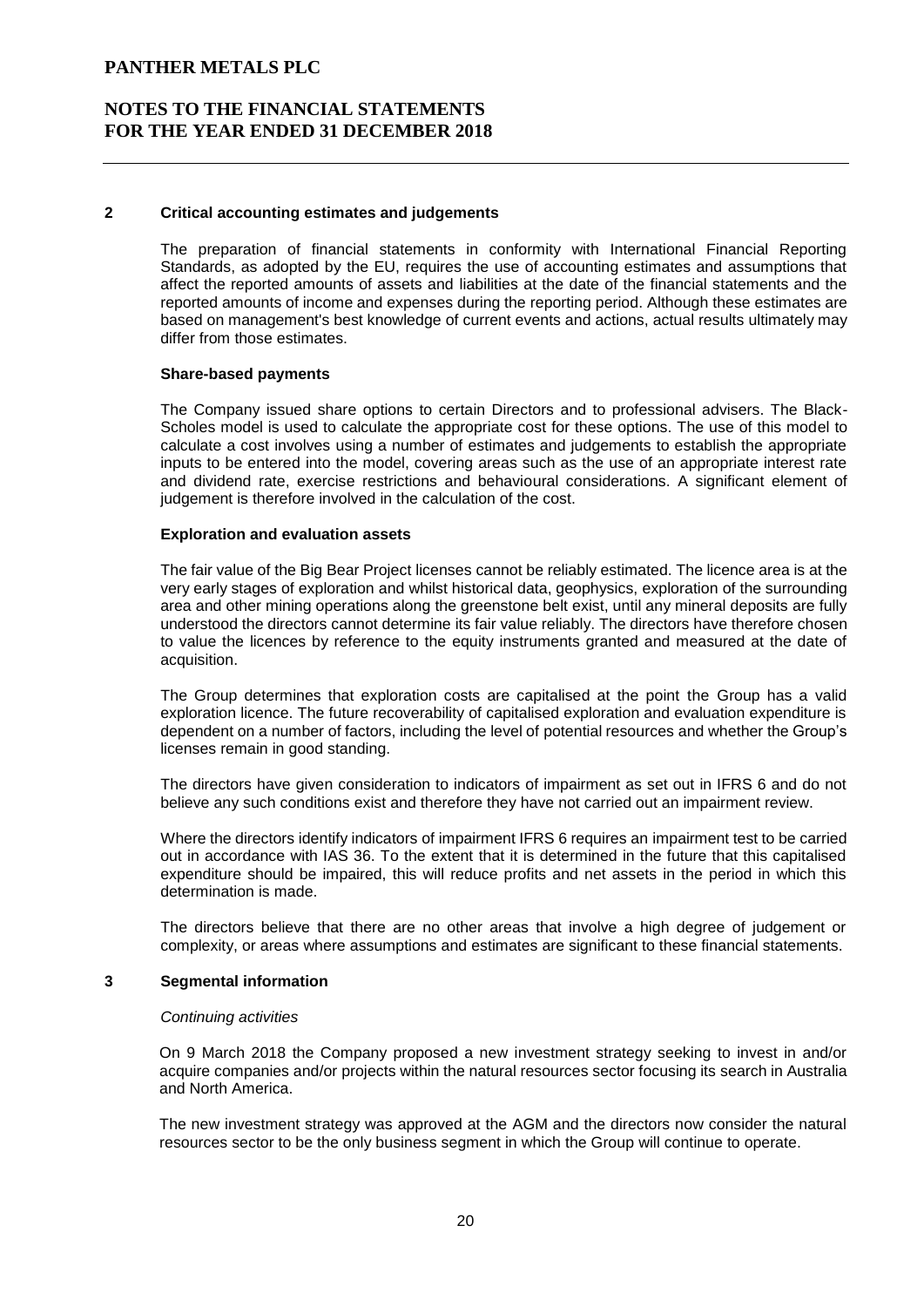# **NOTES TO THE FINANCIAL STATEMENTS FOR THE YEAR ENDED 31 DECEMBER 2018**

On 10 September 2018 the Company's subsidiary Panther Metals (Canada) Ltd completed its first acquisition of a prospective gold and metals project, known as the Big Bear Project, located in northwestern Ontario, Canada. As at 31 December 2018 the exploration and evaluation asset totalled £253,810 relating to acquisition costs and project expenditure. On 4 February 2019 the Company announced the results of preliminary exploration results at the Big Bear Project and are now planning a Phase 1 exploration programme for the spring/summer work season of 2019.

In the financial year to 31 December 2018 Panther Metals (Canada) Ltd did not record any turnover or profit of loss. All expenses were capitalised and held as evaluation and exploration assets in accordance with the Group's accounting policy.

#### *Discontinued activities*

The Company was originally incorporated as an investment vehicle to focus on investment opportunities in the upstream palm oil sector in South East Asia. As announced in the audited results to 31 December 2016, the Company expanded its investment search to include opportunities in Sumatera and Kalimantan, Indonesia. However negotiations with estate owners continued to be difficult and the Company was unable to take advantage of market opportunities.

In the year to 31 December 2018 operations in Malaysia have ceased and operational expenditure in connection with the palm oil investment sector has been separately disclosed in the Statement of Comprehensive Income as discontinued operations of £30,838 (2017: £44,170). This mainly consists of office and administrative costs incurred in Malaysia, a severance package paid to a director and project costs written off in the year.

Lonnus (M) Sdn Bhd, the subsidiary company in Malaysia made a profit for the financial year of £421 (2017: Loss of £107).

### *Geographical segments*

The Group's assets and liabilities are split by geographic location in the table below.

|           | Isle of   |          |                             | Isle of  |          |                             |
|-----------|-----------|----------|-----------------------------|----------|----------|-----------------------------|
| Canada    | Man       | Group    | Canada                      | Man      | Malaysia | Group                       |
| £         | £         |          | £                           | £        |          | £                           |
| 253.810   | 322,058   | 330.515  | ٠                           | 66.486   | 50       | 66,536                      |
| (253,809) | (34, 539) | (42,996) | ٠                           | (21,003) | (651)    | (21, 654)                   |
|           | 287.519   | 287,519  | $\overline{\phantom{0}}$    | 45.483   | 601      | 44,882                      |
|           |           |          | Year ended 31 December 2018 |          |          | Year ended 31 December 2017 |

The Group's Exploration and Evaluation assets totalling £253,810 are held in Canada.

### **4 Operating loss**

|                                                    | Year ended<br>31 December<br>2018 | Year ended<br>31 December<br>2017 |
|----------------------------------------------------|-----------------------------------|-----------------------------------|
| Operating loss has been arrived at after charging: |                                   |                                   |
| Depreciation                                       |                                   | 151                               |
| Loss on foreign exchange                           | 386                               | 1,060                             |
| Auditors remuneration - audit fees                 | 9.000                             | 8,335                             |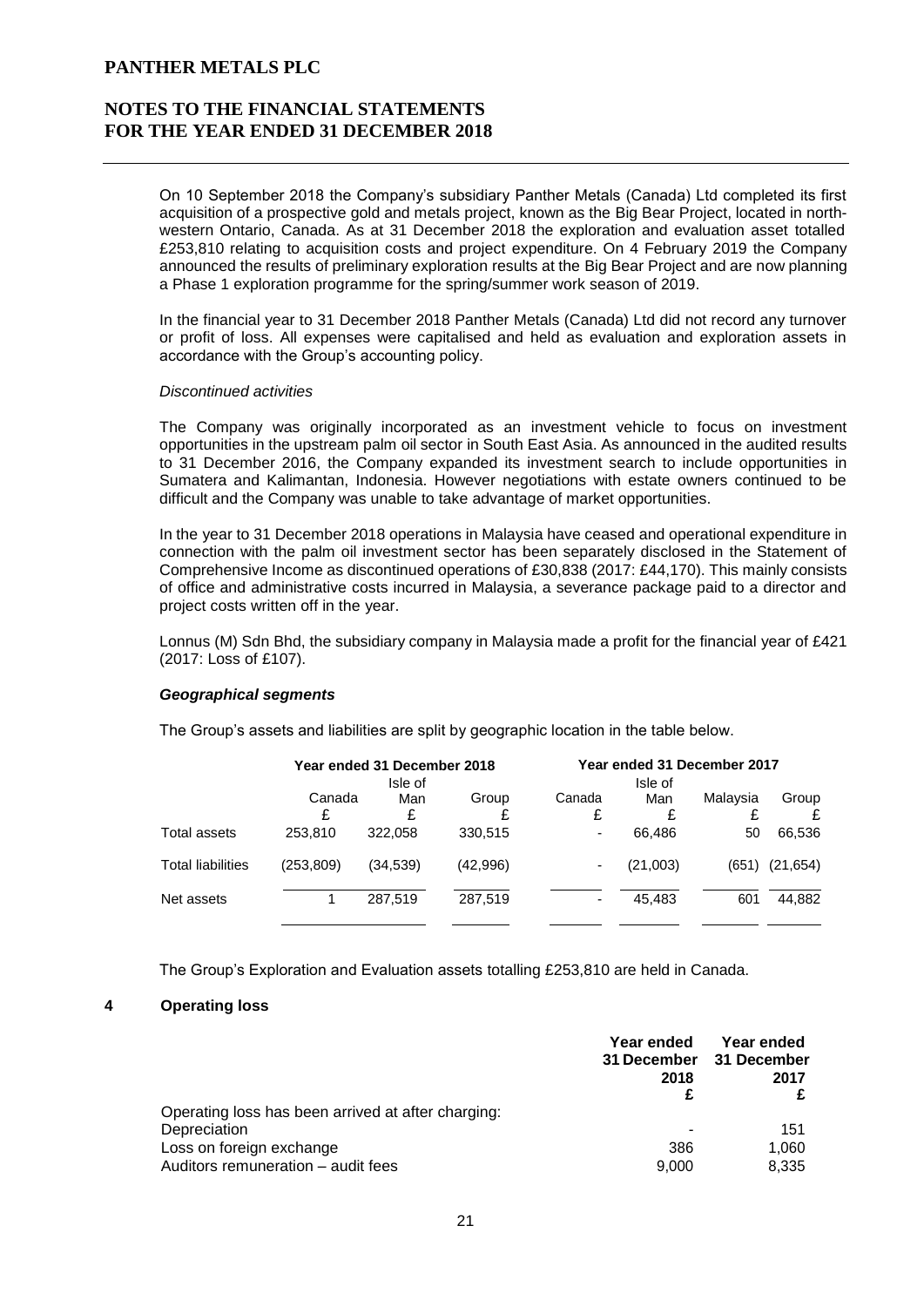# **NOTES TO THE FINANCIAL STATEMENTS FOR THE YEAR ENDED 31 DECEMBER 2018**

# **5 Employees**

There were no employees of the Group during the year. Director's remuneration is separately disclosed in the Director's Report on page 2.

#### **6 Finance income**

|                                           | Year ended<br>31 December 31 December<br>2018<br>£ | Year ended<br>2017<br>£ |
|-------------------------------------------|----------------------------------------------------|-------------------------|
| Interest income<br>Bank interest received | 315                                                | 2.527                   |

#### **7 Disposal of investment**

In the year to 31 December 2017 the Company's investment in Next Oasis was disposed of for £124,066 resulting in a gain on disposal of £12,294 (see note 12).

### **8 Taxation**

|              | Year ended              | Year ended               |
|--------------|-------------------------|--------------------------|
|              | 31 December 31 December |                          |
|              | 2018                    | 2017                     |
|              |                         |                          |
| Current tax  | -                       |                          |
| Deferred tax | -                       | $\overline{\phantom{a}}$ |

No reconciliation of the factors affecting the tax charge has been presented as the Company is incorporated in the Isle of Man which has a corporation tax rate of 0%.

## **9 Loss per share**

The basic loss per share for the period of 0.12p (2017: - 0.07p) is calculated by dividing the loss for the period by the weighted average number of ordinary shares in issue of 443,366,101 (2017: 180,458,336).

On 15 March 2019 the Company issued 99,151,250 new fully-paid shares as part of the acquisition of Parthian Resources Pty Ltd, see note 21.

There are 45,000,000 potentially issuable shares all of which relate to share options issued to Directors and professional advisers under option (see note 17), the weighted average number of potential ordinary shares in issue is 488,366,101 (2017: 180,458,336). Due to the losses for the period the diluted loss per share is anti-dilutive and therefore has been kept the same as the basic loss per share of 0.12p per share.

The basic and diluted loss per share for discontinuing operations for the year is 0.01p.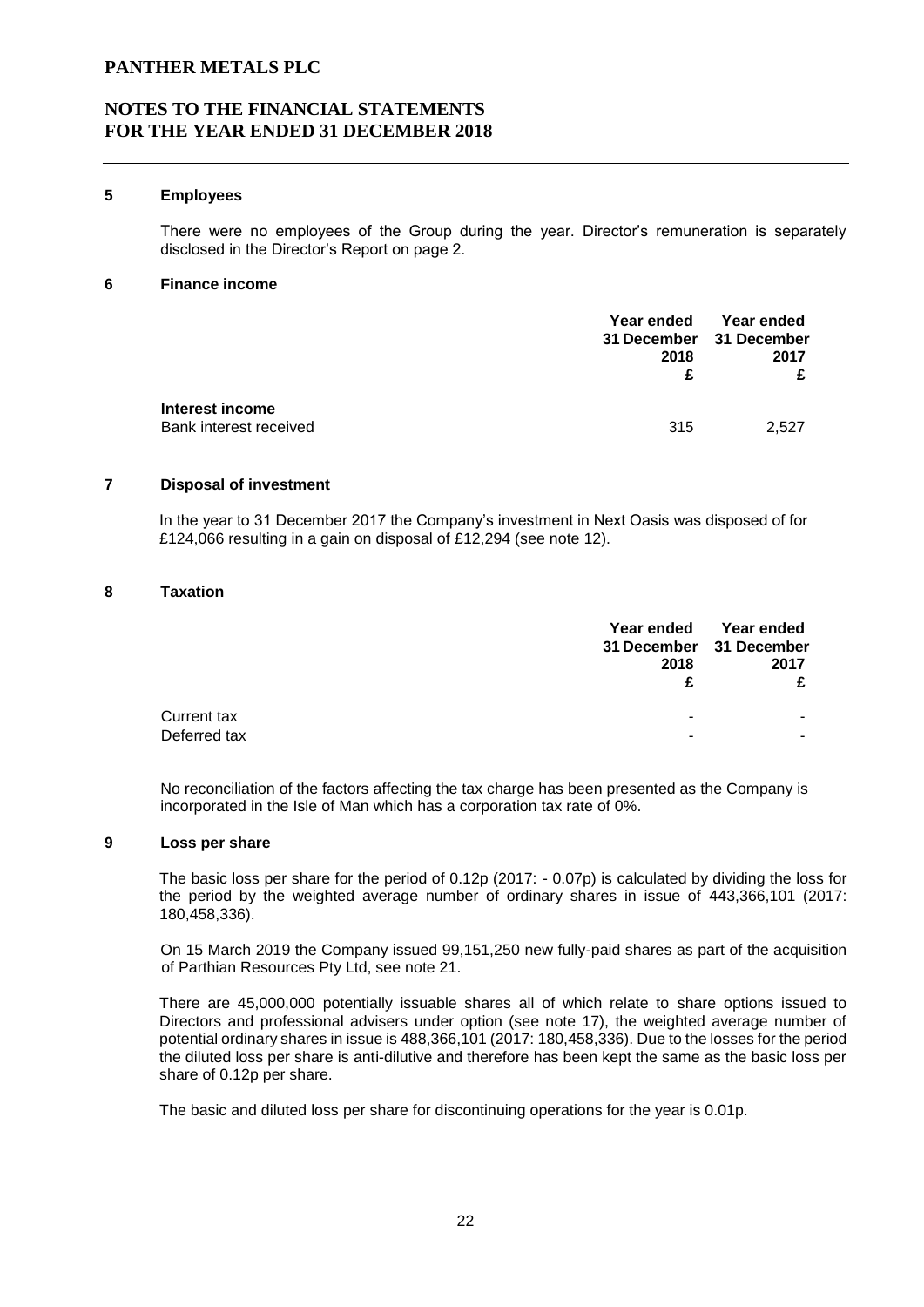# **NOTES TO THE FINANCIAL STATEMENTS FOR THE YEAR ENDED 31 DECEMBER 2018**

# **10 Exploration and evaluation assets**

| Group                                            | <b>Exploration and</b><br>evaluation costs<br>£ |
|--------------------------------------------------|-------------------------------------------------|
| Net book value<br>At 1 January 2018<br>Additions | 253,810                                         |
| At 31 December 2018                              | 253,810                                         |

On 10 September 2018 the Group completed the acquisition of a prospective gold and base-metals project, known as the Big Bear Project, located in north-western Ontario, Canada. The total consideration for the acquisition comprised of cash payments totalling CAD\$ 33,000 and the issuance of 19,146,664 ordinary shares.

The fair value of the licenses cannot be reliably measured without further exploratory work carried out in the area covered by the licenses. As such the fair value has been determined by reference to the market price of the shares issued at the acquisition date (see note 16). This has been included within Exploration and Evaluation assets of £253,810 noted above.

None of the Group's exploration and evaluation assets are owned by the Company.

The technical feasibility and commercial viability of extracting a resource are not yet demonstrable in the above exploration and evaluation assets. When technical feasibility and commercial viability is established and the criteria is met they will be transferred to Property, Plant and Equipment.

### **11 Property, plant and equipment**

| <b>Group and company</b>                                                       | <b>Office</b><br>equipment<br>£ |
|--------------------------------------------------------------------------------|---------------------------------|
| Cost<br>At 1 January 2018<br><b>Disposals</b>                                  | 315<br>(315)                    |
| At 31 December 2018                                                            |                                 |
| <b>Depreciation</b><br>At 1 January 2018<br>Eliminated in respect of disposals | 315<br>(315)                    |
| At 31 December 2018                                                            |                                 |
| Net book value                                                                 |                                 |

At 31 December 2017 and 2018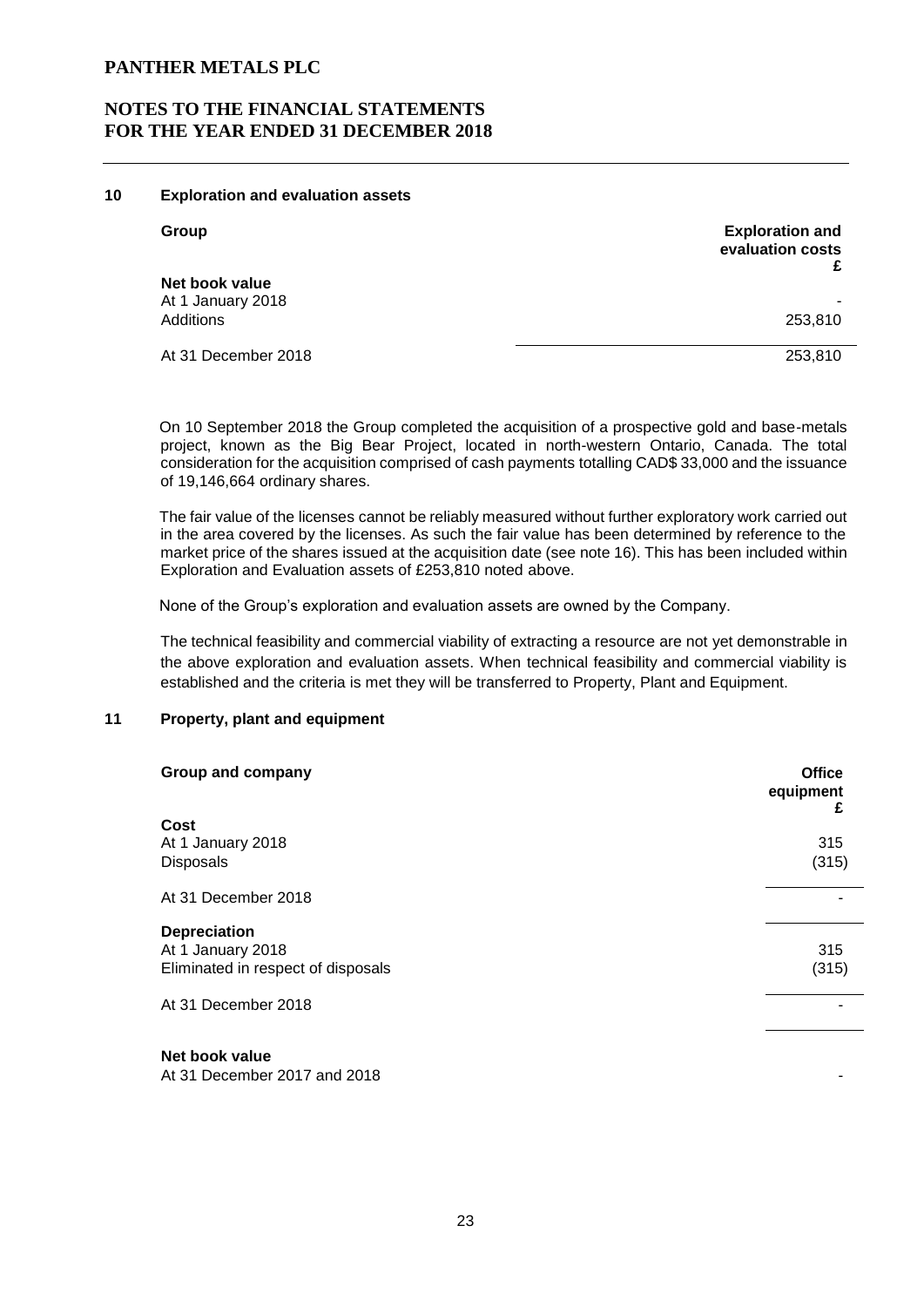# **NOTES TO THE FINANCIAL STATEMENTS FOR THE YEAR ENDED 31 DECEMBER 2018**

## **12 Fixed asset investments**

**Group**

| Movements in fixed asset investments           | <b>Unlisted</b><br>investments<br>£ |
|------------------------------------------------|-------------------------------------|
| Cost<br>At 1 January 2017<br>Disposals         | 111,772<br>(111, 772)               |
| At 1 January 2018<br>Additions                 |                                     |
| At 31 December 2018                            |                                     |
| Net book value<br>At 31 December 2017 and 2018 |                                     |

On 29 May 2017, the Company entered into a Share Sale Agreement to dispose its investment in Next Oasis Sdn Bhd for £124,066.

## **Company**

## **Movements in fixed asset investments**

|                                       | Other<br>unlisted<br>in vestments<br>£ | <b>Investments</b><br>in subsidiaries<br>£ | <b>Total</b><br>£ |
|---------------------------------------|----------------------------------------|--------------------------------------------|-------------------|
| Cost                                  |                                        |                                            |                   |
| At 1 January 2017                     | 111,772                                | 181                                        | 111,953           |
| Disposals                             | (111, 772)                             |                                            | (111, 772)        |
| At 1 January 2018                     |                                        | 181                                        | 181               |
| Addition                              |                                        |                                            |                   |
| Impairment                            |                                        | (181)                                      | (181)             |
| At 31 December 2018                   |                                        |                                            |                   |
| Net book value<br>At 31 December 2017 |                                        | 181                                        | 181               |
| At 31 December 2018                   |                                        |                                            |                   |

As at 31 December 2018, the Company's investment in its subsidiary company Malaysia – Lonnus (M) Sdn Bhd has been impaired and written down to £nil value resulting in an impairment charge of £181 in the company statement of comprehensive income. The subsidiary was incorporated in order to facilitate management of payments and receipts on behalf of the parent, however operations in Malaysia have ceased following the Company's decision to change its investment strategy as discussed in Note 3.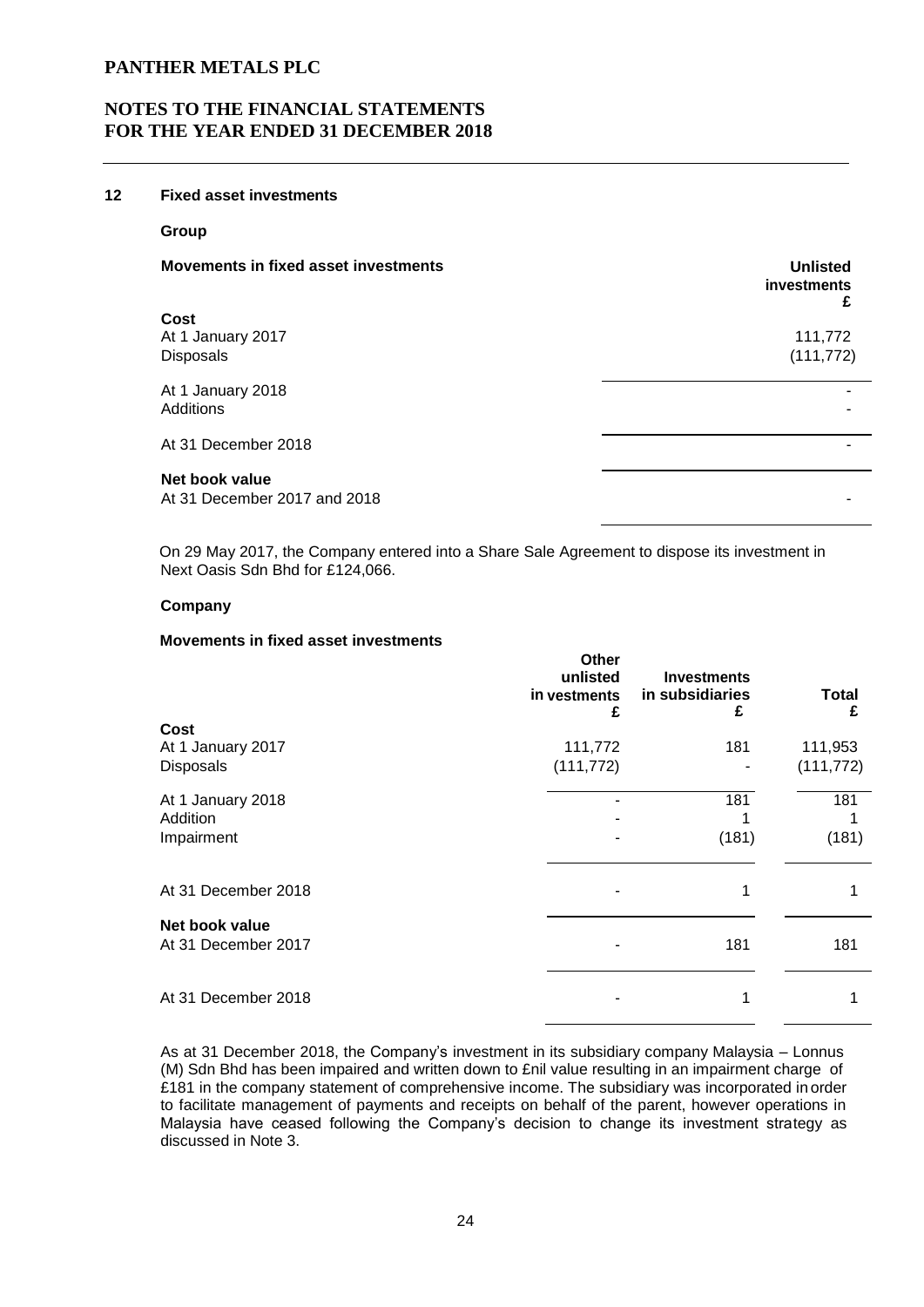# **NOTES TO THE FINANCIAL STATEMENTS FOR THE YEAR ENDED 31 DECEMBER 2018**

# **12.** *Fixed asset investments (continued)*

On 29 August 2018, the Company acquired the entire issued share capital of Panther Metals (Canada) Ltd, a company domiciled in Canada and specifically incorporated to acquire the Big Bear licenses.

The Company's investments at the balance sheet date comprise ownership of the ordinary share capital of the following companies:

| <b>Subsidiary</b>           | Ownership | <b>Country of</b><br>Incorporation | <b>Nature of</b><br>business |
|-----------------------------|-----------|------------------------------------|------------------------------|
| Lonnus (M) Sdn Bhd          | 100%      | Malavsia                           | Dormant                      |
| Panther Metals (Canada) Ltd | 100%      | Canada                             | Exploration                  |

The subsidiary companies use the Company's business address of 282 Farnborough Road, Farnborough, Hampshire GU14 7NA as their registered office.

### **13 Receivables**

|                                          | Group                             |                                   | Company                           |                                   |
|------------------------------------------|-----------------------------------|-----------------------------------|-----------------------------------|-----------------------------------|
|                                          | As at<br>31 December<br>2018<br>£ | As at<br>31 December<br>2017<br>£ | As at<br>31 December<br>2018<br>£ | As at<br>31 December<br>2017<br>£ |
| Amounts falling due within one<br>period |                                   |                                   |                                   |                                   |
| Amounts due from subsidiaries            |                                   |                                   | 245,352                           | 10,282                            |
| Deposits                                 |                                   | 40                                |                                   |                                   |
| Prepayments                              | 6,438                             |                                   | 6,438                             |                                   |
| Other receivables                        | 750                               | 4,496                             | 750                               | 4,496                             |
| Cash held by related party               | 68,270                            |                                   | 68,270                            |                                   |
|                                          | 75,458                            | 4,536                             | 320,810                           | 14,778                            |

As at 31 December 2018 the Company was in the process of finalising new banking arrangements and as such the Company's cash balance of £68,270 was held by a related party. This does not meet the definition of cash or cash equivalents and is shown separately within receivables.

## **14 Cash and cash equivalents**

Cash and cash equivalents comprise cash held at bank.

At the year end the Company was in the process of finalising new banking arrangements and as such the Company's cash balance of £68,270 was held by a related party. This does not meet the definition of cash or cash equivalents and the balance is therefore shown within receivables, see note 13 above.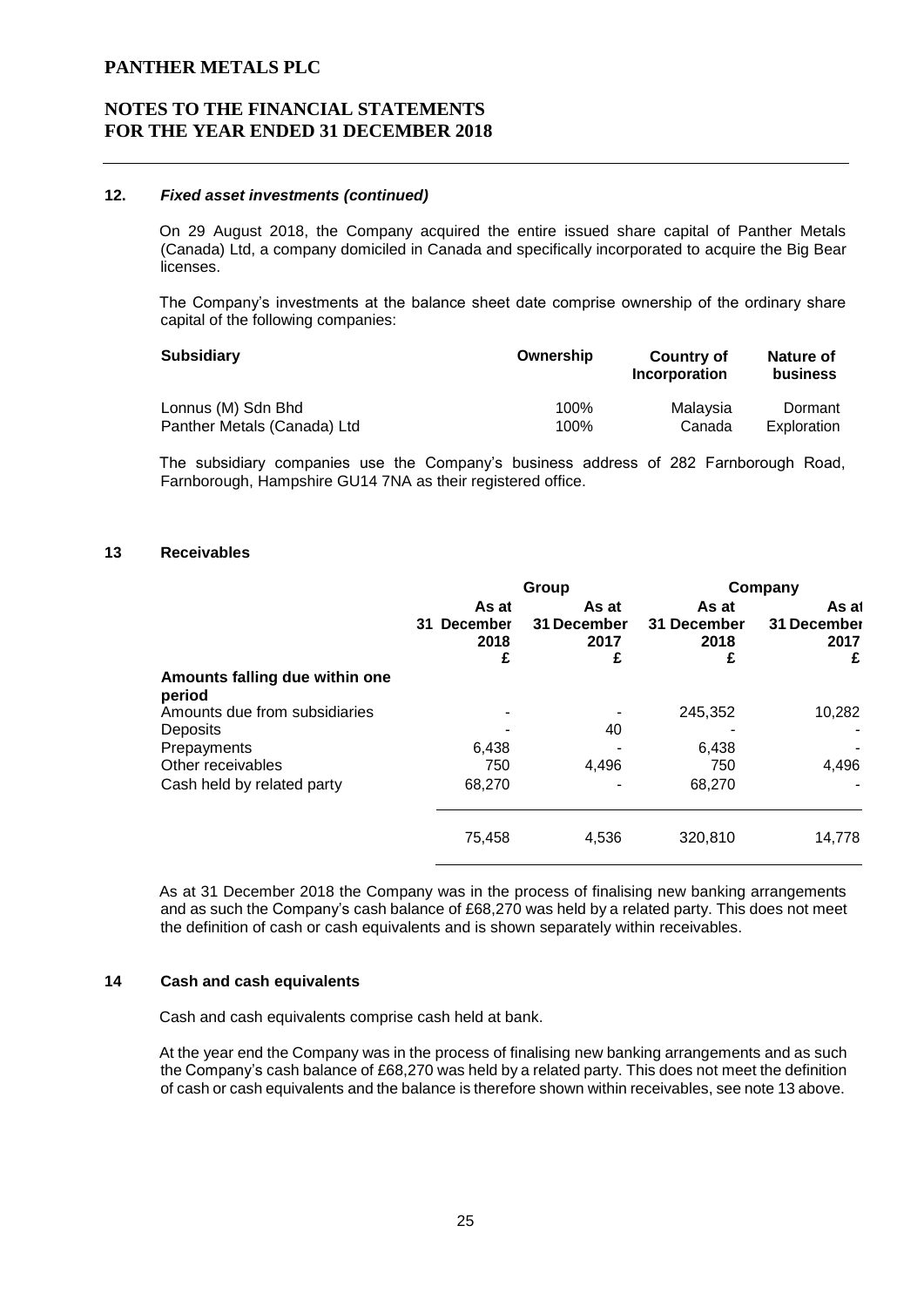# **NOTES TO THE FINANCIAL STATEMENTS FOR THE YEAR ENDED 31 DECEMBER 2018**

# **15 Trade and other payables**

|                |             | Group       |             | Company     |  |
|----------------|-------------|-------------|-------------|-------------|--|
|                | As at       | As at       | As at       | As at       |  |
|                | 31 December | 31 December | 31 December | 31 December |  |
|                | 2018        | 2017        | 2018        | 2017        |  |
|                | £           | £           | £           | £           |  |
| Trade payables | 11,692      | ۰           | 10,313      | ٠           |  |
| Accruals       | 31,304      | 21,654      | 24,226      | 21,003      |  |
|                | 42,996      | 21,654      | 34,539      | 21,003      |  |

### **16 Share capital and share premium**

|                                  | Number of<br>shares | <b>Share</b><br>Capital<br>£ | <b>Share</b><br><b>Premium</b><br>£ |
|----------------------------------|---------------------|------------------------------|-------------------------------------|
| Allotted, issued and fully paid: |                     |                              |                                     |
| At 1 January 2018                | 180,458,336         | 669,438                      |                                     |
| Share issue on 9 March 2018      | 300.000.000         | 300,000                      |                                     |
| Share issues on 13 April 2018    | 17,000,000          | 17,000                       | 16.000                              |
| Share issue on 10 September 2018 | 19,146,664          | 19.147                       | 162,746                             |
|                                  |                     |                              |                                     |
| As at 31 December 2018           | 516,605,000         | 1,005,585                    | 178.746                             |

On 9 March 2018 the Company issued 300,000,000 ordinary shares for 0.1 pence per share, raising £300,000.

On 13 April 2018 the Company issued 15,000,000 ordinary shares as consideration for £15,000 of corporate advisory fees and 2,000,000 to settle a cash liability at a premium of £16,000.

On 11 May 2018, the Company obtained approval from shareholders to amend the Articles of Association removing the limit of authorised share capital and is now authorised to issue an unlimited number of shares.

On 10 September 2018, the Company completed the acquisition of the Big Bear Project, in Ontario, Canada. Part of the consideration for the acquisition was the issuance of 19,146,664 ordinary shares at 0.3 pence. The nominal value of the shares issued totalled £19,147. The market price of the shares at that time was 0.95 pence per share giving rise to a share premium of £162,746.

Admission of the completion shares took place on 14 September 2018 and following this the issued ordinary share capital comprise 516,605,000 ordinary shares of 0.01 pence each and remain so at 31 December 2018.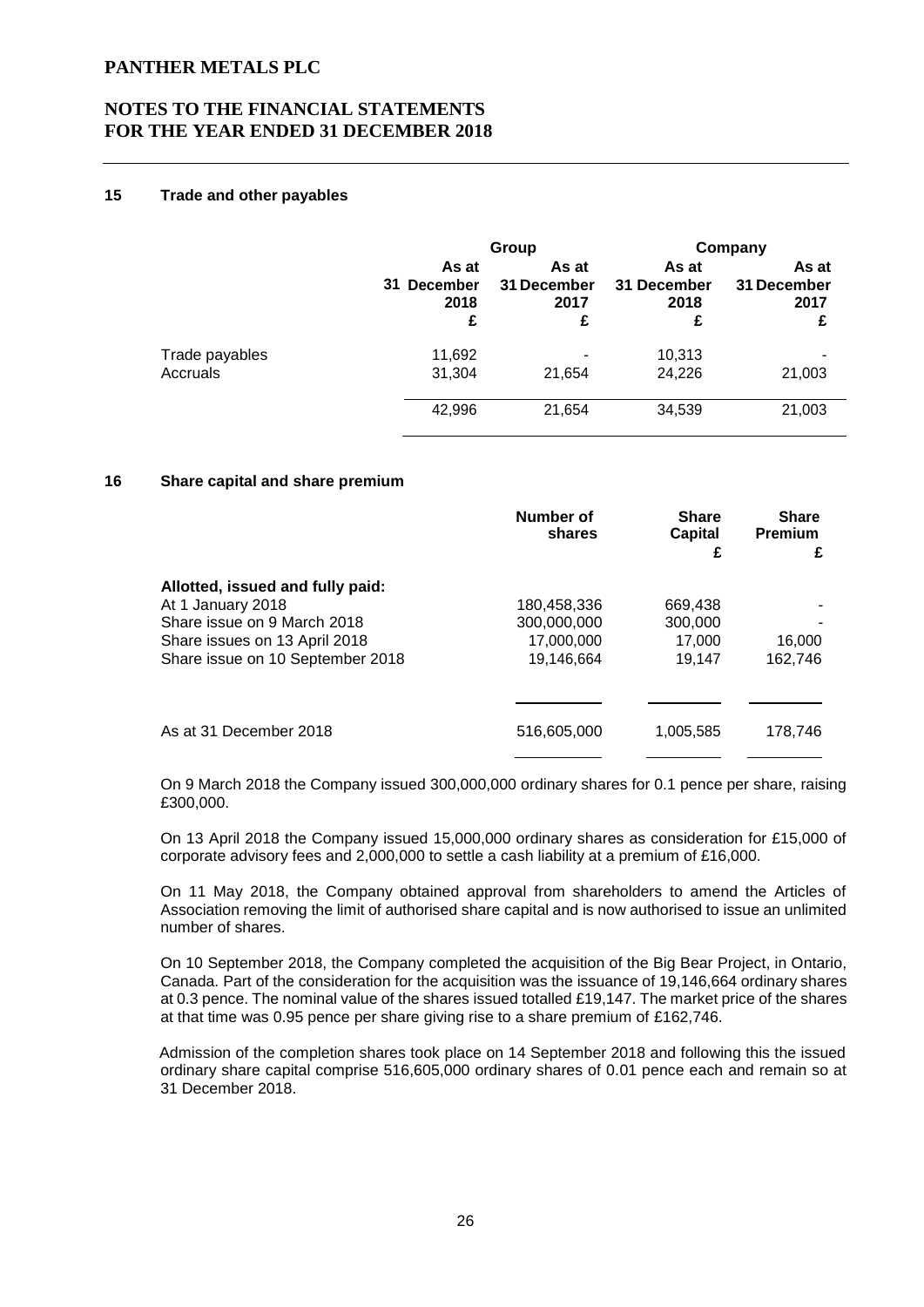# **NOTES TO THE FINANCIAL STATEMENTS FOR THE YEAR ENDED 31 DECEMBER 2018**

# **17 Share based payment transactions**

### *Equity settled share based payments*

On 9 March 2018, 20,000,000 share options were awarded to certain directors. The date of grant has been taken as 10 May 2018 being the date the options were approved at the delayed General Meeting. The options are exercisable at 0.2 pence per share and become exercisable six months after their grant. They can be exercised at any time between this date and to the day before the third anniversary of their grant.

If the option holders exercise 50% or more of their options before the first anniversary of their grant, the holders shall receive, upon exercise of each option, one new bonus option with an exercise price of 0.5 pence each, expiring at the same date as the original options. The bonus options have been treated as outstanding options on the basis that they are expected to be issued on conversion of the original options.

On 17 September 2018, 5,000,000 share options were granted to professional advisers in connection with the acquisition of the Big Bear Project. The options are exercisable at 0.3 pence per share, vest immediately and expire on 17 September 2020.

### **Options issued, cancelled and outstanding at the year end**

|                                     | Number of<br>options | <b>Weighted average</b><br>exercise price<br>(pence) |
|-------------------------------------|----------------------|------------------------------------------------------|
| At 1 January 2018                   |                      |                                                      |
| Options issued                      |                      |                                                      |
| Options issued on 10 May 2018       | 20,000,000           | 0.2                                                  |
| Bonus options issued on 10 May 2018 | 20,000,000           | 0.5                                                  |
| Options issued on 17 September 2018 | 5,000,000            | 0.3                                                  |
| As at 31 December 2018              | 45,000,000           | 0.35                                                 |

### **Options outstanding and exercisable at the year end**

| Date of grant                    | No of<br>options,<br>vested and | <b>Exercise</b><br>price | Weighted<br>average<br>contractual |                                  |
|----------------------------------|---------------------------------|--------------------------|------------------------------------|----------------------------------|
|                                  | exercisable                     |                          | life<br>(years)                    | <b>Expiry date</b>               |
| 10 May 2018                      | 20,000,000                      | 0.2                      | 2.33                               | 10 May 2021                      |
| 10 May 2018<br>17 September 2018 | 20,000,000<br>5,000,000         | 0.5<br>0.3               | 2.33<br>1.75                       | 10 May 2021<br>17 September 2020 |

A Black-Scholes model has been used to determine the fair value of the share options on the date of grant. The model assesses a number of factors in calculating the fair value. These include the market price on the date of grant, the exercise price of the share options, the expected share price volatility of the Company's share price, the expected life of the options, the risk-free rate of interest and the expected level of dividends in future periods.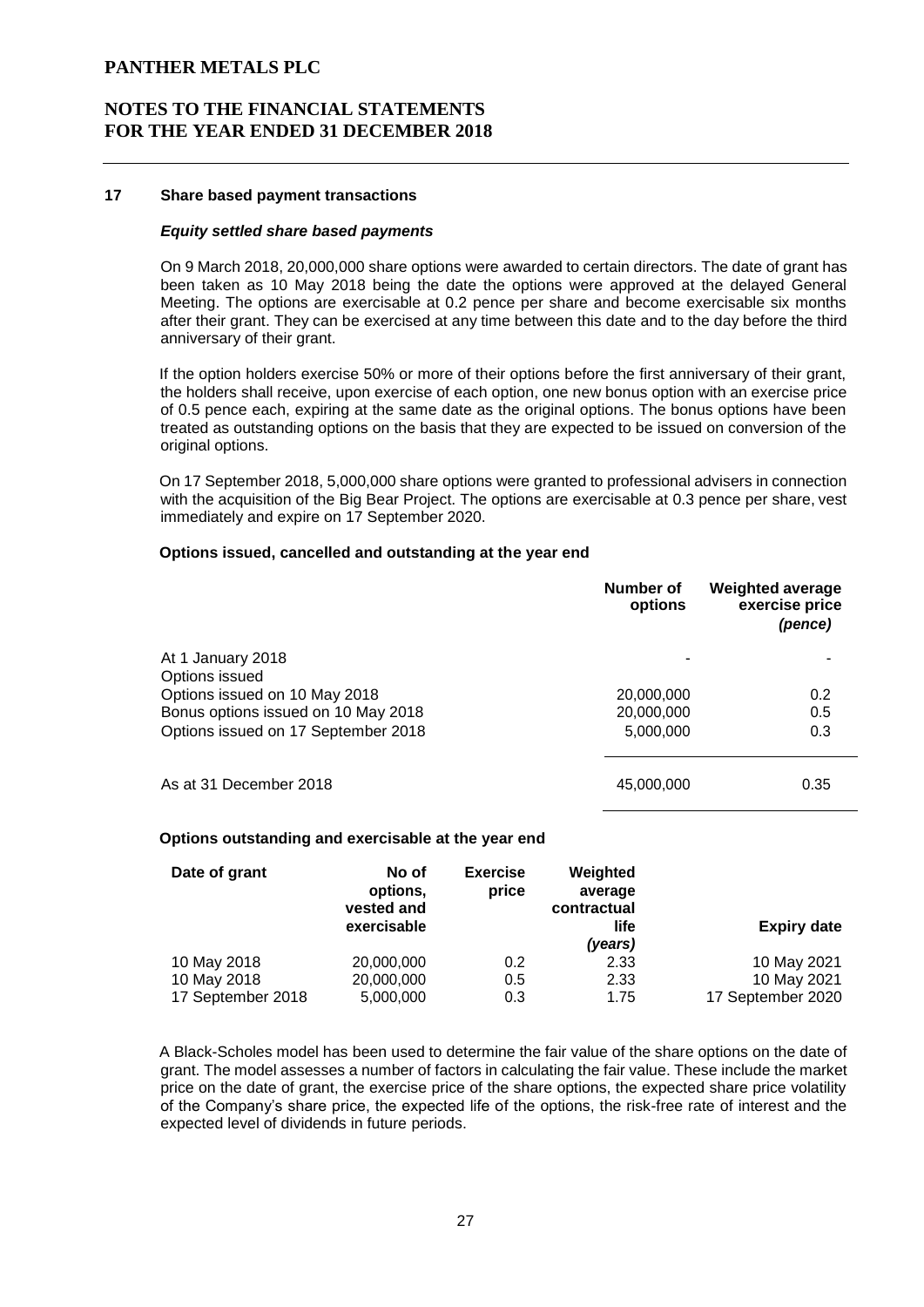# **NOTES TO THE FINANCIAL STATEMENTS FOR THE YEAR ENDED 31 DECEMBER 2018**

## *17. Share based payment transactions (continued)*

For those options granted where IFRS 2 "Share-Based Payment" is applicable, the fair values were calculated using the Black-Scholes model. The inputs into the model were as follows:

| Date of grant     | <b>Risk free</b> | <b>Share price</b> | <b>Expected</b> | <b>Share price</b> |
|-------------------|------------------|--------------------|-----------------|--------------------|
|                   | rate             | volatility         | life            | at grant date      |
| 10 May 2018       | 1.30%            | 24.9%              | 3 years         | 0.009              |
| 17 September 2018 | 1.24%            | 31.0%              | 2 years         | 0.010              |

The total charge to the consolidated statement of comprehensive income for the year to 31 December 2018 was £227,151 and £19,727 has been capitalised as part of the acquisition cost of the Big Bear Project and has been included within exploration and evaluation assets.

## **18 Financial instruments**

The following financial instruments were held at the balance sheet date:

|                                                                              |                                   | Group                             | Company                           |                                   |  |
|------------------------------------------------------------------------------|-----------------------------------|-----------------------------------|-----------------------------------|-----------------------------------|--|
|                                                                              | As at<br>31 December<br>2018<br>£ | As at<br>31 December<br>2017<br>£ | As at<br>31 December<br>2018<br>£ | As at<br>31 December<br>2017<br>£ |  |
| <b>Financial assets</b><br>Amounts due from related<br>parties               |                                   |                                   | 245,352                           | 10,282                            |  |
| Other receivables<br>Cash held by related party<br>Cash and cash equivalents | 750<br>68,270<br>1,247            | 62,000                            | 750<br>68,270<br>1,247            | 4,496<br>51,527                   |  |
|                                                                              | 70,267                            | 62,000                            | 315,619                           | 66,305                            |  |
| <b>Financial liabilities</b><br>Trade payables                               | 11,692                            |                                   | 10,313                            |                                   |  |
| Accruals                                                                     | 31,304                            | 21,654                            | 24,226                            | 21,003                            |  |
|                                                                              | 42,996                            | 21,654                            | 34,539                            | 21,003                            |  |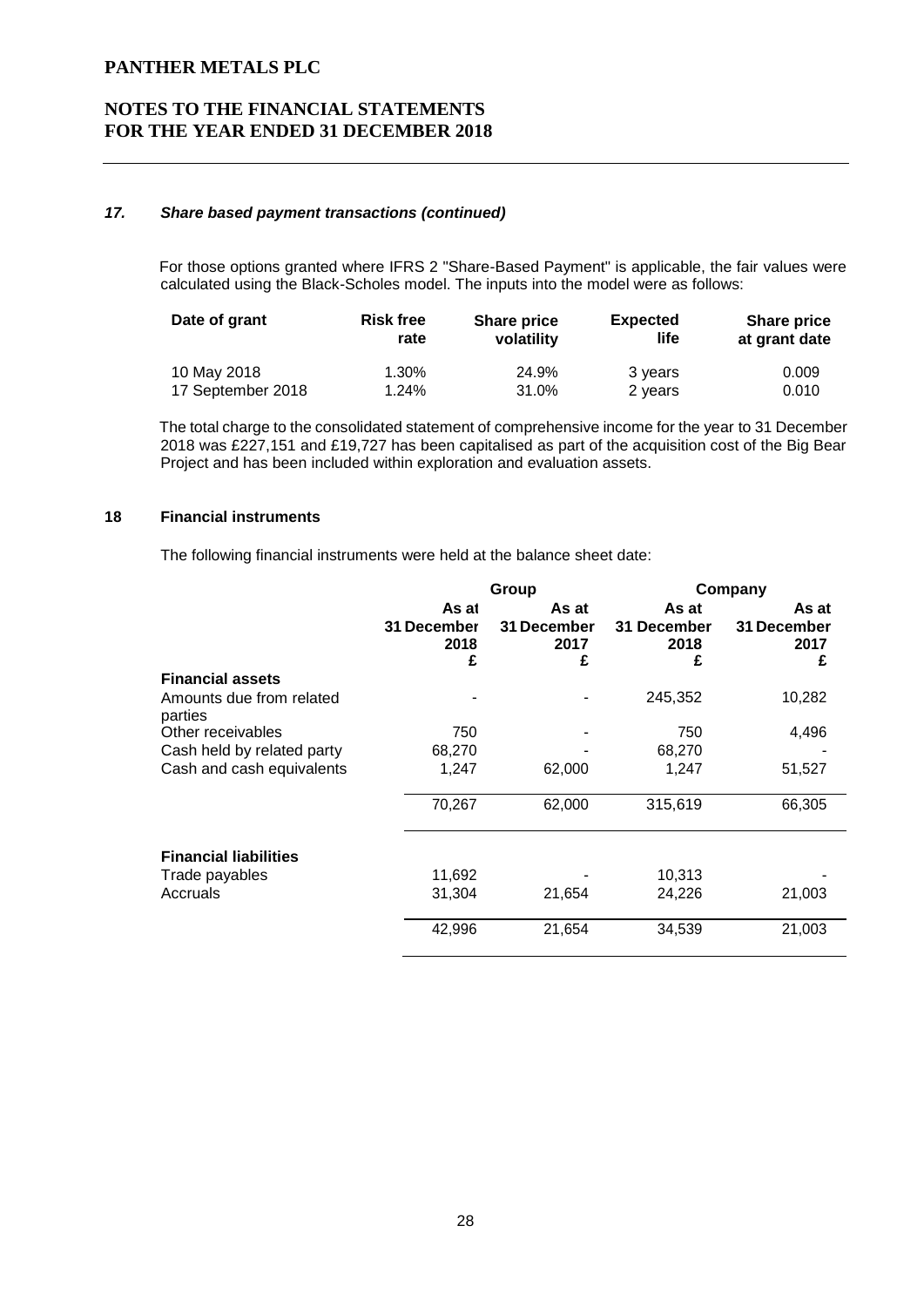# **NOTES TO THE FINANCIAL STATEMENTS FOR THE YEAR ENDED 31 DECEMBER 2018**

## *18. Financial instruments (continued)*

### *Financial risk management objectives*

In the normal course of its operations the Group is exposed to a variety of risks from both its operating and investing activities. The Group's risk management is coordinated by the board of directors and focuses on actively securing the Group's short to medium term cash flows.

The main risks the Group is exposed to through its financial instruments are capital management risk, credit risk, market risk and liquidity risk.

## *Capital risk management*

The Group manages its capital to ensure that it will be able to continue as a going concern while maximizing the return to stakeholders through the optimisation of the equity balance. The capital structure of the Group consists of equity attributable to equity holders consisting of issued share capital, reserves and retained losses as disclosed in the Statement of Financial Position.

## **Credit risk**

Credit risk is the risk of financial loss to the Group if a counterparty to a financial instrument fails to meet its contractual obligations. The Company has borrowings outstanding from its subsidiaries, the ultimate realisation of which depends on the successful exploration and realisation of the Group's evaluation and exploration assets.

## *Market risk*

The Group undertakes transactions denominated in foreign currencies and is therefore exposed to exchange rate fluctuations as they arise. Since September 2018, the Group's major activity is the Big Bear project in Canada through its subsidiary Panther Metals (Canada) Ltd bringing exposure to the exchange rate fluctuations of Pounds Sterling with the Canadian Dollar.

Following the acquisition of Parthian Resources Pty Ltd the Group will also be exposed to exchange rate fluctuations of Pounds Sterling with the Australian Dollar.

Historically the Group has been exposed to the exchange rate fluctuations of Pounds Sterling with the Malaysian Ringgit through its subsidiary Lonnus (M) Sdn Bhd. However a change in investment strategy has resulted in this operation being discontinued and as at 31 December 2018 there were no outstanding foreign currency balances with this entity.

The Company does not enter into forward exchange contracts to mitigate the exposure to foreign currency risk as amounts paid and received in specific currencies are expected to largely offset one another and the currencies most widely traded are relatively stable.

As the Group's activities continue to develop the board of directors will monitor the exposure to foreign currency risk.

No sensitivity analysis has been prepared on the basis that the effects are minimal.